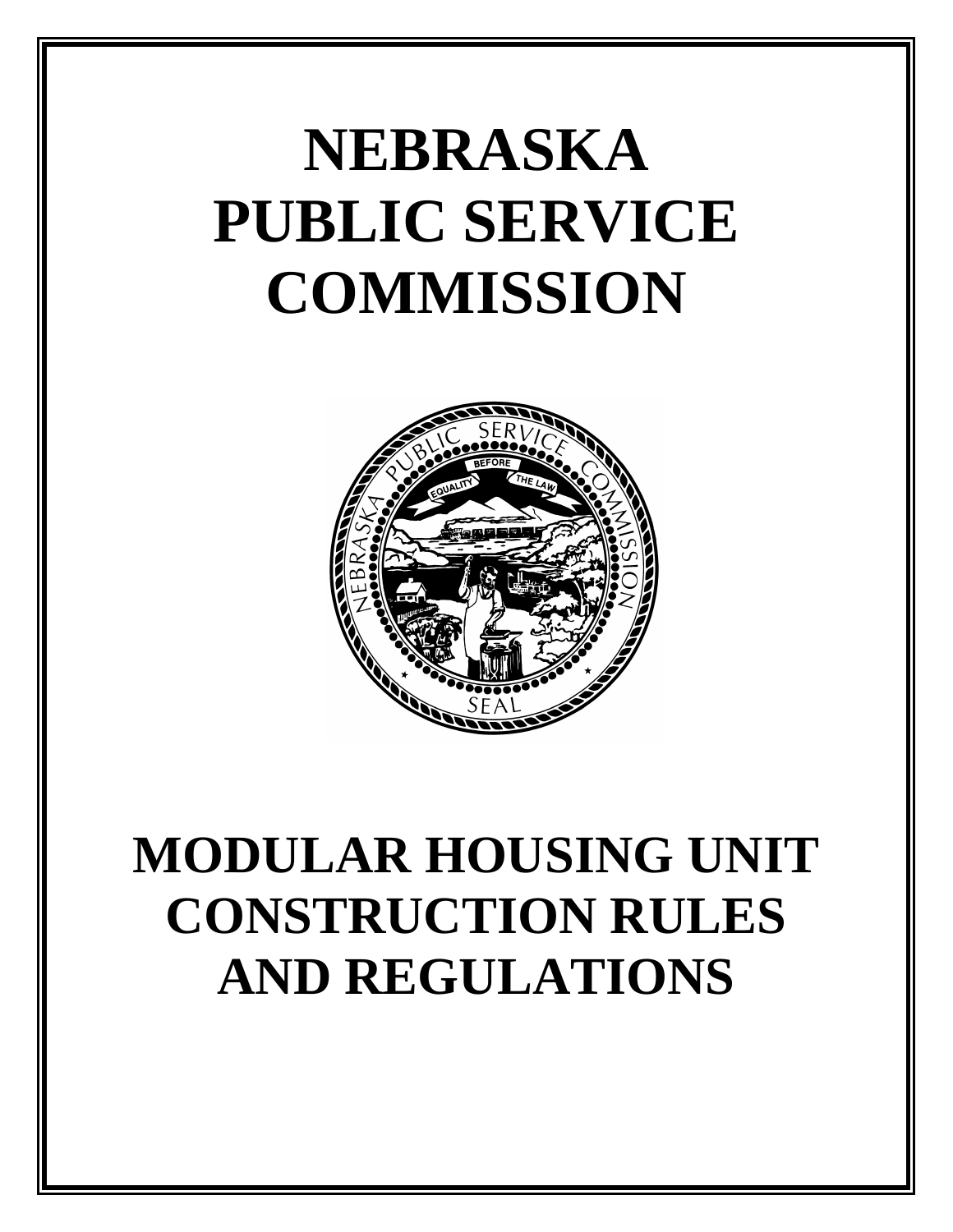TITLE 291 - NEBRASKA PUBLIC SERVICE COMMISSION

CHAPTER 13 - MODULAR HOUSING UNIT CONSTRUCTION RULES AND REGULATIONS

#### INDEX PAGE

| 001 | 001.01<br>001.02<br>001.03                                                  | SCOPE, DEFINITIONS, AND STATE CODES<br>Scope and Application.<br>$1 - 2$<br>$2 - 4$<br>Standards for Modular Housing Units.<br>$4 - 7$                                                                                                                       |
|-----|-----------------------------------------------------------------------------|--------------------------------------------------------------------------------------------------------------------------------------------------------------------------------------------------------------------------------------------------------------|
| 002 | SEALS<br>002.01<br>002.02<br>002.03<br>002.04<br>002.05<br>002.06<br>002.07 | Acquisition of Seal.<br>7<br>7<br>Application for Seals.<br>Denial and Suspension of Seals<br>$7 - 8$<br>Lost or Damaged Seals.<br>8<br>Placement of Seals<br>8<br>8<br>Unit Identification.<br>$8 - 9$                                                      |
| 003 | 003.01<br>003.02<br>003.03<br>003.04<br>003.05                              | PLAN APPROVAL<br>$9 - 11$<br>General Requirements<br>Required Construction Details.<br>11<br>Validity of Approval<br>$11 - 12$<br>12<br>Evidence of Plan Approval.<br>12                                                                                     |
| 004 | 004.01<br>004.02<br>004.03<br>004.04<br>004.05                              | COMPLIANCE ASSURANCE QUALITY CONTROL PROGRAM<br>$12 \overline{ }$<br>Requirements of Manufacturer<br>12<br>Requirements of Inspection Agencies. 13-31<br>Initial and Monitoring In-Plant Inspection by<br>Inspection Agencies. 31-33<br>Seal Issuance.<br>33 |
| 005 | FEES<br>005.01<br>005.02<br>005.03                                          | Fees for Seals<br>33<br>$33 - 34$<br>Plant Inspection Fee<br>Engineering Services Fee<br>34                                                                                                                                                                  |
| 006 | 006.01<br>006.02                                                            | RECIPROCITY LIST<br>Procedure to Determine Reciprocity<br>34<br>Reciprocity List<br>34                                                                                                                                                                       |
| 007 | 007.01<br>007.02                                                            | ENFORCEMENT ACTIONS<br>Denials and Suspensions. 34-35<br>35                                                                                                                                                                                                  |
| 008 | 008.01                                                                      | RULE REVISIONS<br>35                                                                                                                                                                                                                                         |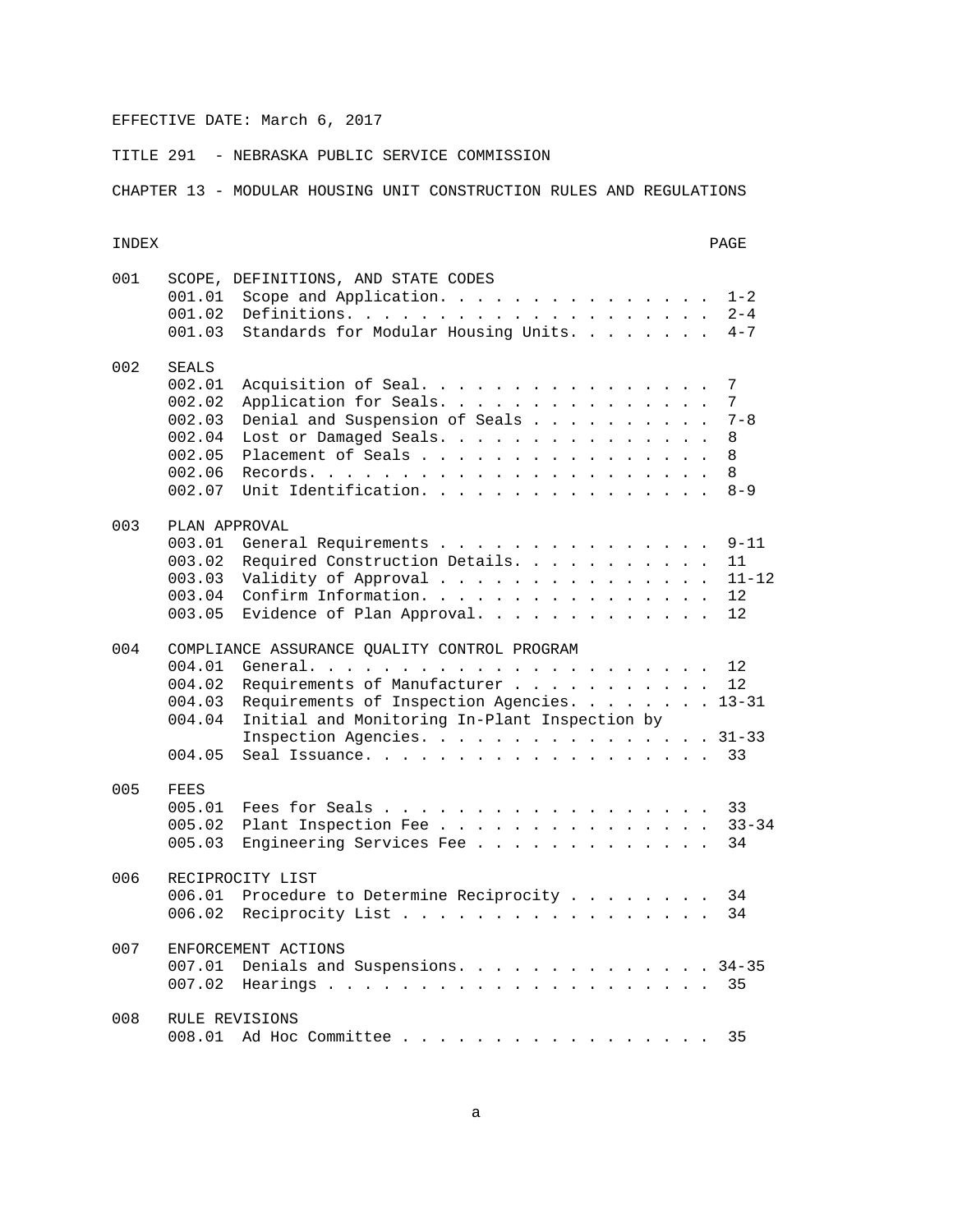TITLE 291 - NEBRASKA PUBLIC SERVICE COMMISSION

CHAPTER 13 - MODULAR HOUSING UNIT CONSTRUCTION RULES AND REGULATIONS

#### ALPHABETICAL TABLE OF CONTENTS

| SUBJECT                                                 | STATUTORY<br>AUTHORTY                                             | CODE<br>SECTION |
|---------------------------------------------------------|-------------------------------------------------------------------|-----------------|
| COMPLIANCE ASSURANCE QUALITY CONTROL 71-1564<br>PROGRAM |                                                                   | 004             |
| ENFORCEMENT ACTIONS                                     | $71 - 1563$ , $71 - 1567(2)$                                      | 007             |
| FEES                                                    | $71 - 1559(4)$ , $71 - 1564$                                      | 005             |
| PLAN APPROVAL                                           | $71 - 1564$                                                       | 003             |
| RECIPROCITY LIST                                        | $71 - 1561$                                                       | 006             |
| RULE REVISIONS                                          | $71 - 1565$                                                       | 008             |
| SCOPE, DEFINITIONS, AND STATE CODES                     | 71–1556,71–1557,<br>$17 - 1558(3)$ , $71 - 1559$ ,<br>$71 - 1560$ | 001             |
| SEALS                                                   | 71–1559(4), 71–1567                                               | 002             |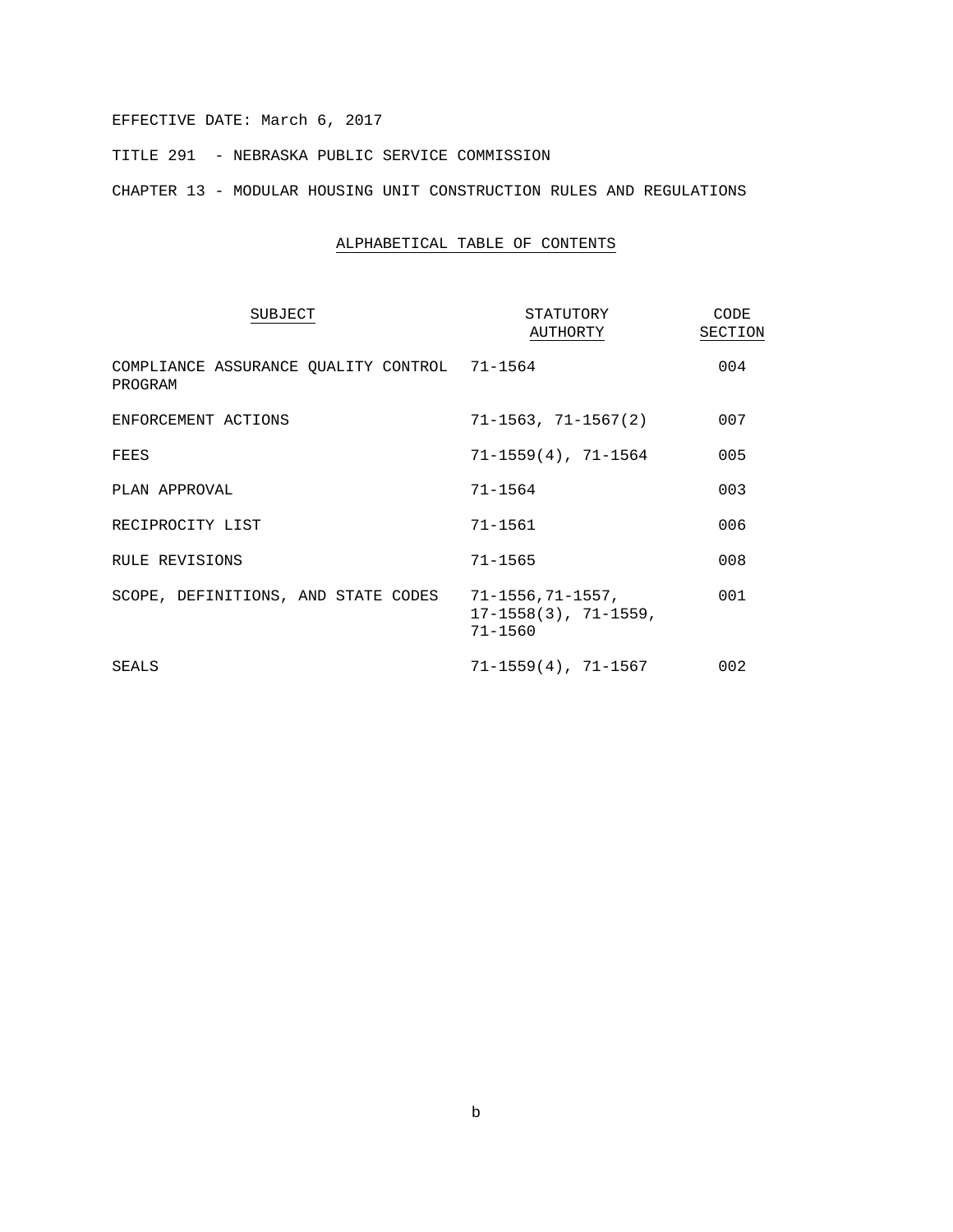TITLE 291 - NEBRASKA PUBLIC SERVICE COMMISSION

CHAPTER 13 - MODULAR HOUSING UNIT CONSTRUCTION RULES AND REGULATIONS

#### NUMERICAL TABLE OF CONTENTS

| SUBJECT                                                 | STATUTORY<br>AUTHORTY                         | CODE<br>SECTION |
|---------------------------------------------------------|-----------------------------------------------|-----------------|
| SCOPE, DEFINITIONS, AND STATE CODES 71-1556,71-1557,    | $17 - 1558(3)$ , $71 - 1559$ ,<br>$71 - 1560$ | 001             |
| SEALS                                                   | 71-1559(4), 71-1567                           | 002             |
| PLAN APPROVAL                                           | $71 - 1564$                                   | 003             |
| COMPLIANCE ASSURANCE QUALITY CONTROL 71-1564<br>PROGRAM |                                               | 004             |
| FEES                                                    | $71 - 1559(4)$ , $71 - 1564$                  | 005             |
| RECIPROCITY LIST                                        | $71 - 1561$                                   | 006             |
| ENFORCEMENT ACTIONS                                     | $71 - 1563, 71 - 1567(2)$                     | 007             |
| RULE REVISIONS                                          | $71 - 1565$                                   | 008             |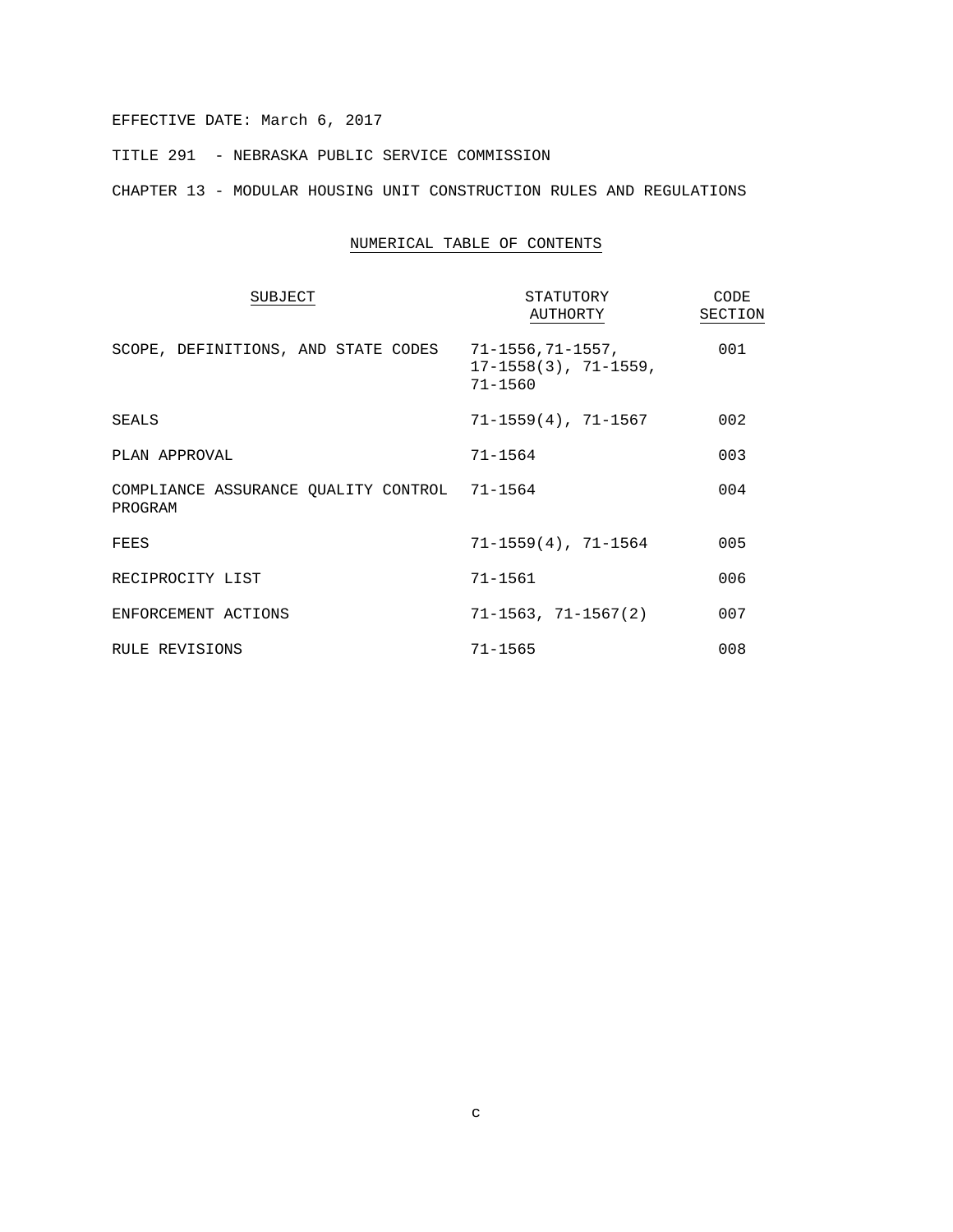#### TITLE 291 - NEBRASKA PUBLIC SERVICE COMMISSION

CHAPTER 13 - MODULAR HOUSING UNIT CONSTRUCTION RULES AND REGULATIONS

#### 001 SCOPE, DEFINITIONS, AND STATE CODES:

001.01 Scope and Application**:** All rules, regulations, and orders of the Department of Health and Human Services Regulation and Licensure or its predecessor agency adopted prior to May 1, 1998, in connection with the powers, duties, and functions transferred to the Nebraska Public Service Commission under the Nebraska Uniform Standards for Modular housing Units Act, shall continue to be effective until revised, amended, repealed, or nullified pursuant to law.

In regard to any modular housing unit displaying the Nebraska Modular Housing Unit Seal, no suit, action, or other proceeding, judicial or administrative, lawfully commenced prior to May 1, 1998, or which could have been commenced prior to that date, by or against such department or agency, or the director or employee thereof is such director's or employee's official capacity or in relation to the discharge of his or her official duties, shall abate by reason of the transfer of duties and functions from the Nebraska Health and Human Services Department to the Nebraska Public Service Commission.

Any amendment(s) to any section(s) of these administrative rules and regulations which deals with construction standards shall apply only to those modular housing units manufactured on or after the effective date of the amendment(s). All modular housing units for which purchase orders have been received by the manufacturer prior to the effective date of any such amendment shall be considered to be manufactured prior to the effective date of the amendment. All modular housing units considered manufactured prior to the effective date of any amendment must meet the requirements of the section(s) as set out prior to any amendment.

Further, these Rules and Regulations shall govern the design, manufacture, and sale of modular housing units intended for sale, lease or installation in this state, or elsewhere, wherever such modular housing units are reciprocally accepted by virtue of the Nebraska seal. No agency or political subdivision of the state or a municipality shall require compliance with local codes or standards for the construction of or the installation of structural, plumbing, heating, or electrical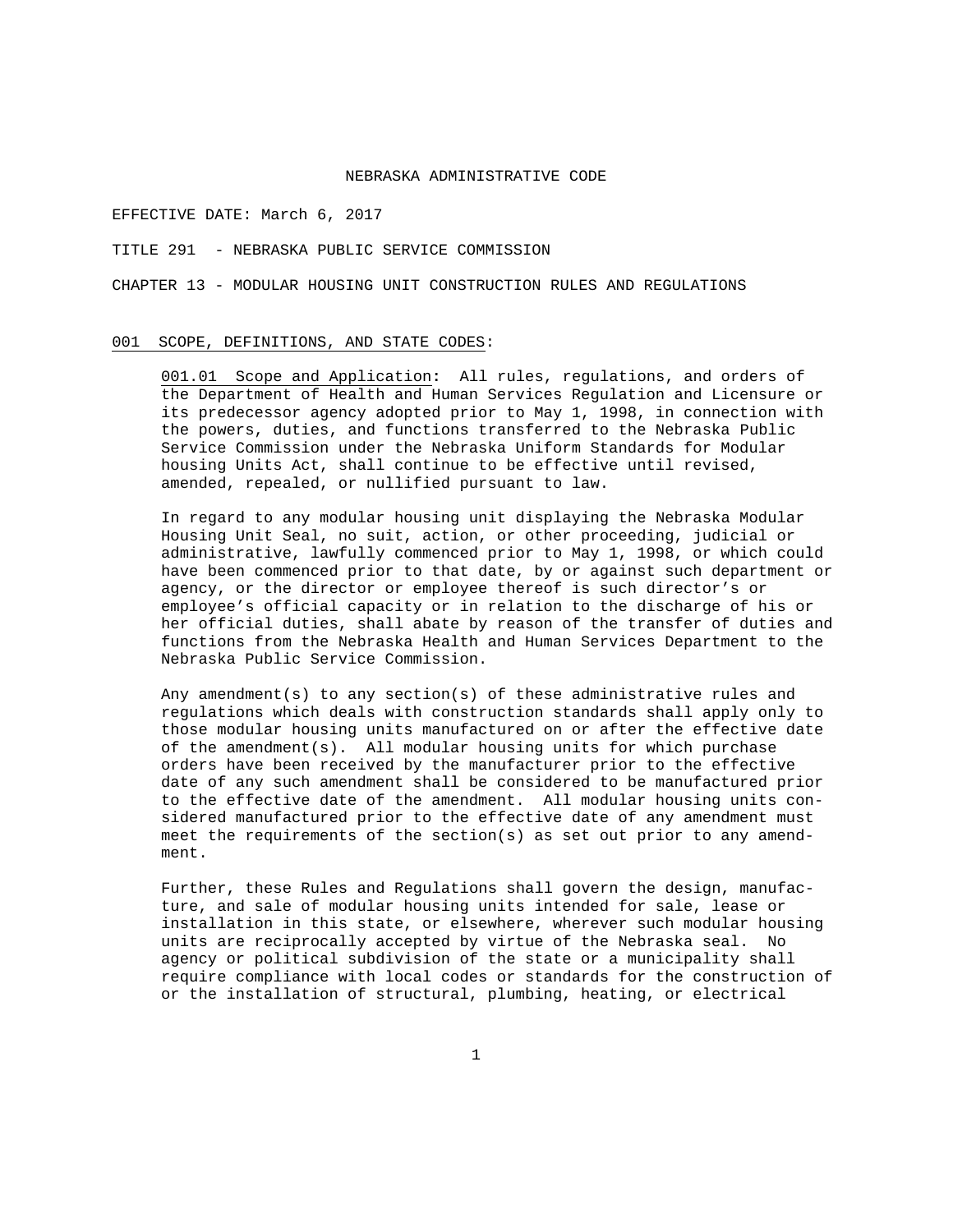TITLE 291 - NEBRASKA PUBLIC SERVICE COMMISSION

CHAPTER 13 - MODULAR HOUSING UNIT CONSTRUCTION RULES AND REGULATIONS

systems in a modular housing unit which are different from those established by the department in these administrative rules and regulations. An agency or political subdivision of this state or a municipality may prescribe reasonable and necessary requirements of the site development for modular housing units in accordance with local standards. Site development is defined for the purposes of such act as those local development requirements including, but not limited to, foundations, site utility requirements and their connections to the modular housing units, zoning and subdivision regulations, and fire control provisions.

001.02 Definitions: The following definitions shall apply to these standards. Where these definitions differ from those in the Standards adopted in Sections 001.03A, 001.03B, 001.03C and 001.03D, these shall be controlling:

> 001.02A Authorized Representative shall mean any person, firm or corporation, or employee thereof, designated by the Department to perform inspection services.

> 001.02B Commission shall mean the Nebraska Public Service Commission.

001.02C Date of manufacture shall mean the date the modular housing unit has been completed with all but minor finishing details and has left the assembly line.

001.02D Dealer shall mean any person other than a manufacturer who sells, offers to sell, distributes, or leases manufactured modular housing units primarily to persons who in good faith purchase or lease a modular housing unit for purposes other than resale.

001.02E Defect shall mean any defect in the performance, construction, components, or material of a modular housing unit that renders the modular housing unit or any part thereof not fit for the ordinary use for which it was intended.

001.02F Imminent Safety Hazard shall mean a hazard that presents an imminent and unreasonable risk of death or severe personal injury.

001.02G Initial Package shall mean the materials required for submission to the Department by a manufacturer who plans to market or manufacture modular housing units in Nebraska and is applying for seals to put on them, based on a showing that its use of proposed plans and specifications will produce modular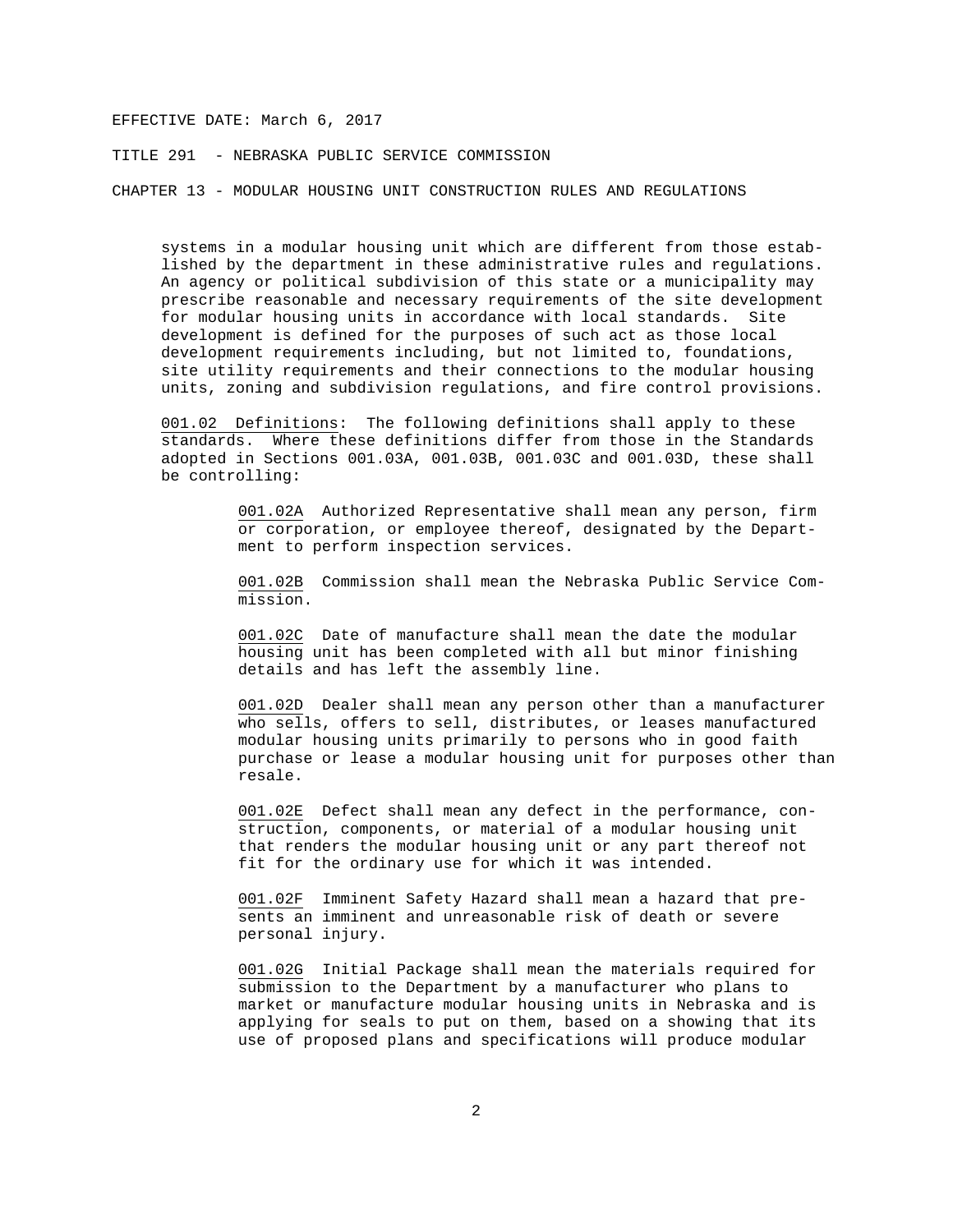TITLE 291 - NEBRASKA PUBLIC SERVICE COMMISSION

CHAPTER 13 - MODULAR HOUSING UNIT CONSTRUCTION RULES AND REGULATIONS

housing units which meet the applicable standards. Each initial package shall consist of:

> 001.02G1 Two copies of the compliance assurance manual (subsection 003.01B);

001.02G2 Two copies of the plans and specifications for each modular housing unit model (subsections 003.04).

001.02G3 A completed application for plan approval form prescribed by the Commission;

001.02G4 Completed application for seals on a form prescribed by the Commission; and

001.02G5 A check or money order for applicable fees.

001.02H Manufacturer shall mean any person who manufactures or produces modular housing units.

001.02I Modular housing unit shall mean any dwelling whose construction consists entirely of or the major portions of its construction consist of a unit or units not fabricated on the final site for the dwelling unit, which units are movable or portable until placed on a permanent foundation and connected to utilities. Modular housing units shall be taxed as real estate. The term modular housing unit shall not include a manufactured home (mobile home).

001.02J Person shall mean any individual, partnership, company, corporation, limited liability company, or association engaged in manufacturing, selling, offering to sell, or leasing modular housing units.

001.02K Compliance Assurance Manual shall mean the manual prepared by the modular housing unit manufacturer that lists the production process, guidelines and actions necessary to assure individual unit compliance with the standard adopted by the State of Nebraska (subsection 003.01B).

001.02L Seal shall mean a device or insignia issued by the Nebraska Public Service Commission to be displayed on the exterior of the modular housing unit to evidence compliance with Departmental standards.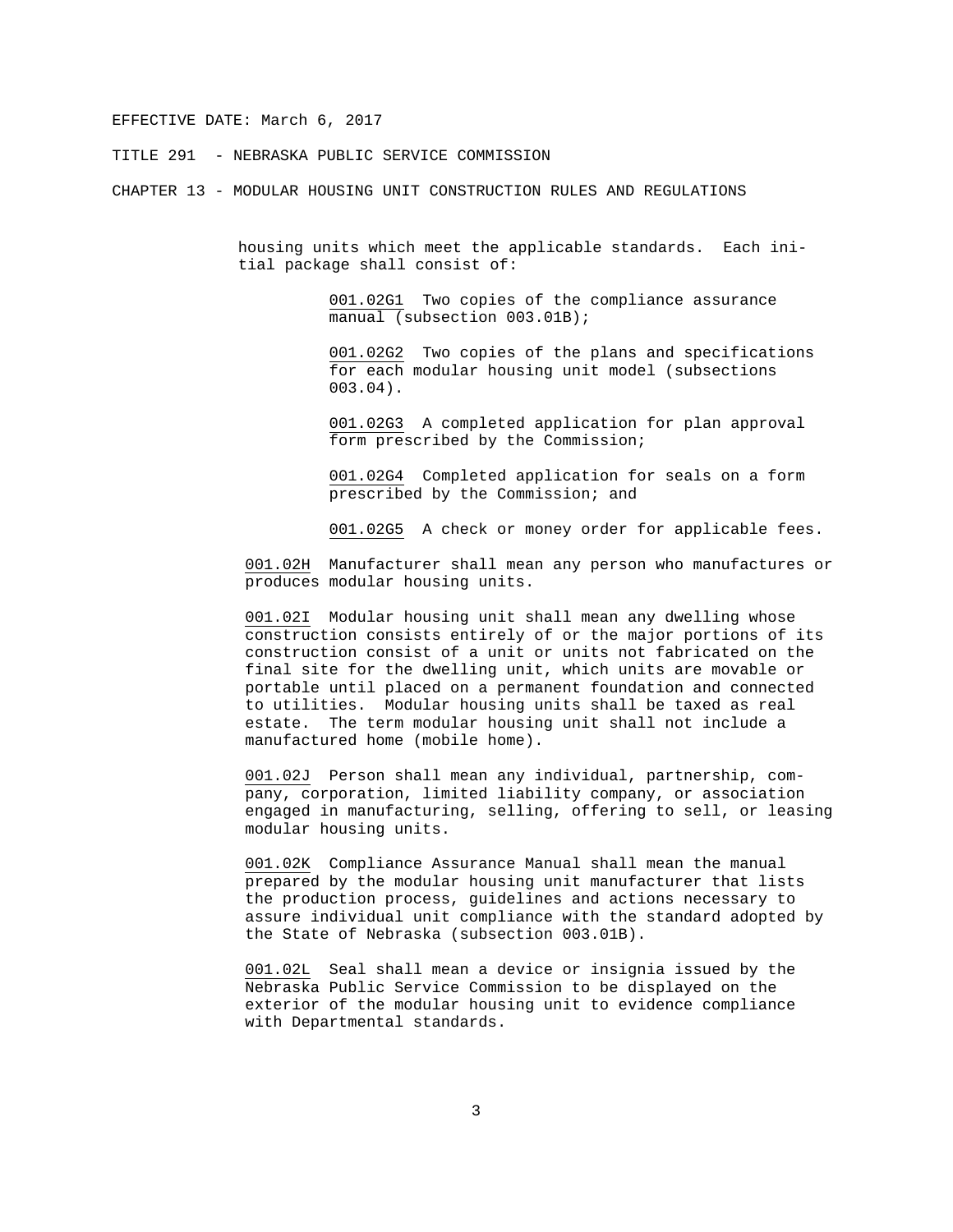TITLE 291 - NEBRASKA PUBLIC SERVICE COMMISSION

CHAPTER 13 - MODULAR HOUSING UNIT CONSTRUCTION RULES AND REGULATIONS

001.02M Typicals shall mean the drawings that detail repetitive construction techniques necessary to assure code compliance.

001.03 Standards for Modular Housing Units: Except as provided by statute, the following standards are hereby adopted as the State of Nebraska Standards governing all construction and installation of plumbing, heating, and electrical systems in modular housing units.

> 001.03A INTERNATIONAL RESIDENTIAL CODE - 2015 EDITION, as published by the International Code Council, Inc., 500 New Jersey Avenue NW, 6th Floor, Washington, DC 20001, and made a part hereof by reference with the following revisions and amendments. A copy of this code is available to be viewed at the Nebraska Public Service Commission office at 300 The Atrium, 1200 N Street, Lincoln, Nebraska, during normal business hours.

> > 001.03A1 Omit Chapter 1 entirely.

001.03A2 In Chapter 3, Section R301.2, remove the last sentence.

001.03A3 In Chapter 3, Table R301.2 (1), the value for "Ground Snow Load" shall be 30 psf, "Wind Design Speed (mph)" shall be 90 mph, "Wind Design Topographic Effects" shall be "No", "Wind Design Special wind region" shall be "No", "Wind Design Windborne debris zone" shall be "No", "Seismic Design Category" shall be "C". "Winter Design Temp" shall be "-4", "Ice Barrier Underlayment Required" shall be "Yes" and "Air Freezing Index" shall be "2500", and "Mean Annual Temp" shall be "50". Footnote "d", second sentence shall read, "Wind exposure category shall be "C".

001.03A4 In Chapter 3, Table R301.5, change the value for "Sleeping rooms" to 40.

001.03A5 In Chapter 3, omit Section R313 entirely.

001.03A6 In Chapter 9, Section R905.2.7.1, remove all words prior to and including the first comma (,) and capitalize the "a" in "an".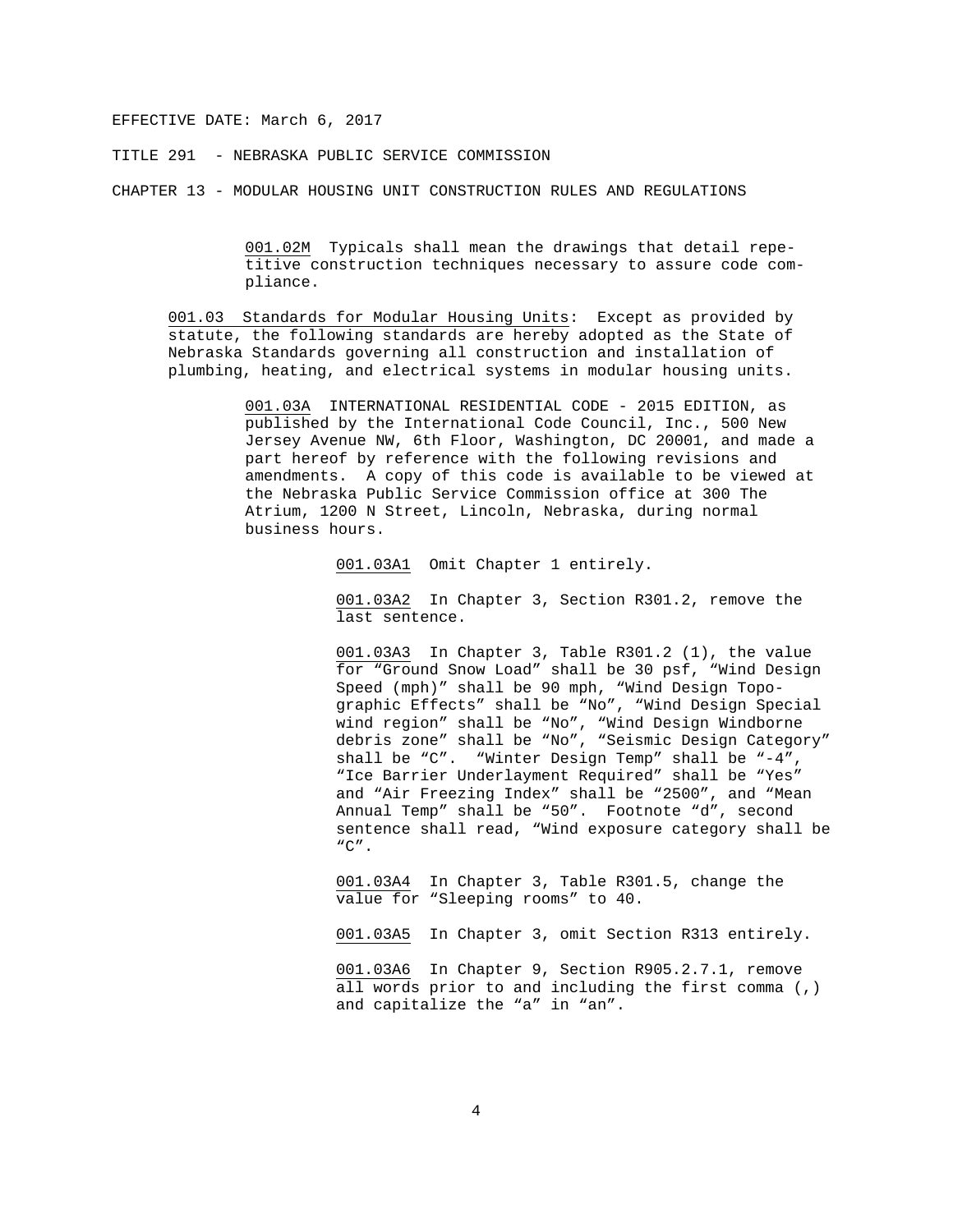TITLE 291 - NEBRASKA PUBLIC SERVICE COMMISSION

CHAPTER 13 - MODULAR HOUSING UNIT CONSTRUCTION RULES AND REGULATIONS

001.03A7 In Chapter 9, Section R905.2.7, remove all words prior to and including the first comma (,) and capitalize the "i" in "ice".

001.03A8 In Chapter 11, Section N1101.2, retain only the section's first sentence and replace the remainder of the section with, "The climate zone for all of Nebraska is "5". The climate zone for homes to be located outside of Nebraska shall be determined by the site's authority having jurisdiction".

001.03A9 In Chapter 24, omit exceptions 3 and 4 in Section G2406.2.

001.03A10 In Chapter 31, Section P3103.2, the last sentence shall read, "Any increase in the size of the vent shall be made inside the structure to within three (3) inches (76 mm) of the thermal envelope of the building."

001.03A11 Omit Chapters 33, 34, 35, 36, 37, 38, 39, 40, 41, 42 and 43.

001.03A12 Adopt Appendix A, B, C and K.

001.03B INTERNATIONAL BUILDING CODE, 2015 Edition, as published by the International Code Council, Inc., 500 New Jersey Avenue NW, 6th Floor, Washington, DC 20001, made part hereof by reference with the following revisions and amendments. This code shall be used only for buildings that are not detached one- and two-family dwellings and multiple single-family dwellings (townhouses) not more than three stories high with separate means of egress. A copy of this code is available to be viewed at the Nebraska Public Service Commission office at 300 The Atrium, 1200 N Street, Lincoln, Nebraska, during normal business hours.

> 001.03B1 In Chapter 1, omit Sections 101.1, 101.2, 103, 104, 105, 107, 108, 109, 110, 111, 112, 113, 114, 115 and 116.

001.03C INTERNATIONAL PLUMBING CODE, 2015 Edition, as published by the International Code Council, Inc., 500 New Jersey Avenue NW, 6th Floor, Washington, DC 20001, made a part hereof by reference with the following revisions and amendments. This code shall be used only for buildings that are not detached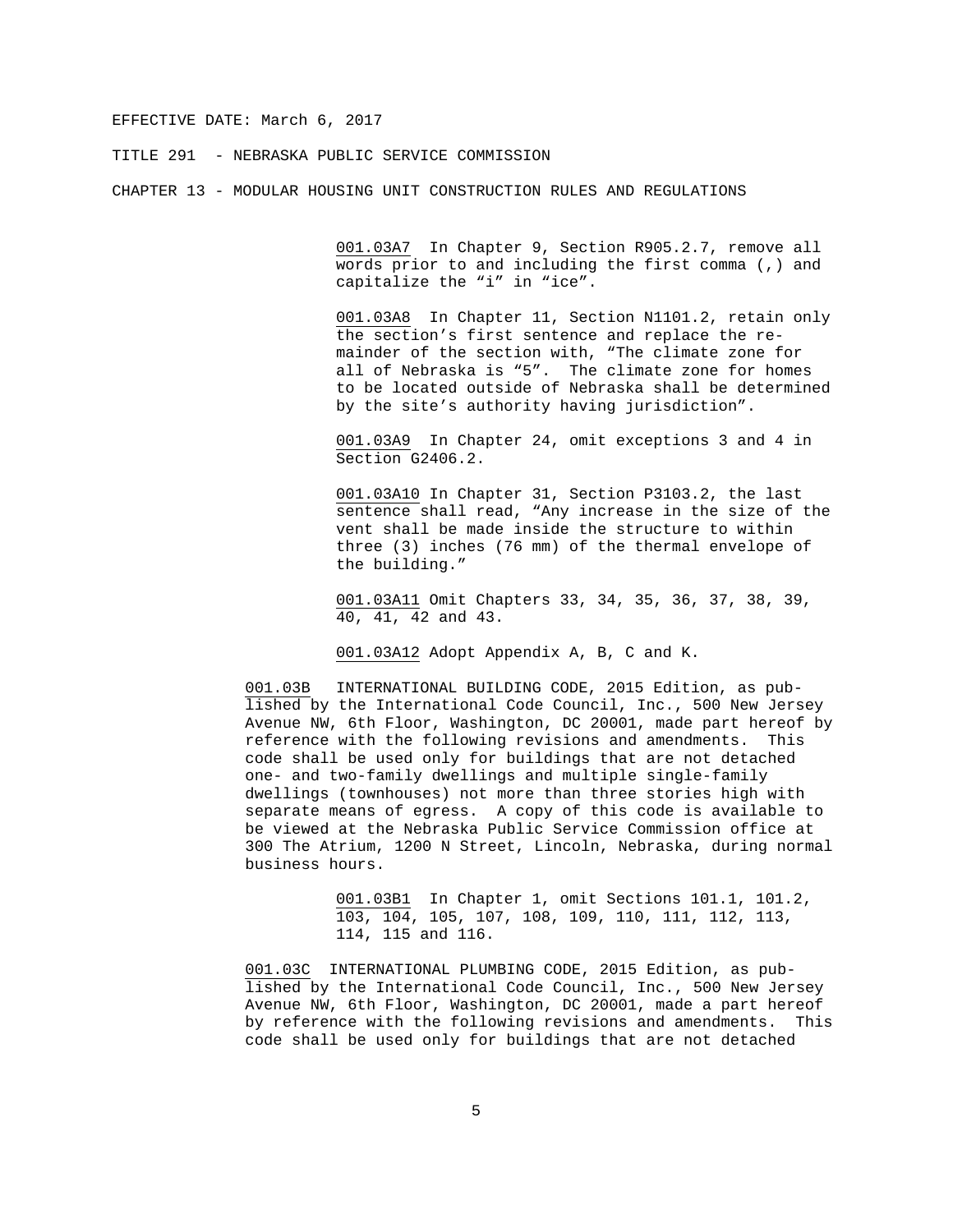TITLE 291 - NEBRASKA PUBLIC SERVICE COMMISSION

CHAPTER 13 - MODULAR HOUSING UNIT CONSTRUCTION RULES AND REGULATIONS

one- and two-family dwellings and multiple single-family dwellings (townhouses) not more than three stories high with separate means of egress. A copy of this code is available to be viewed at the Nebraska Public Service Commission office at 300 The Atrium, 1200 N Street, Lincoln, Nebraska, during normal business hours.

> 001.03C1 In Chapter 1, omit Sections 101.1, 102, 103, 104, 105, 106, 107, 108, 109 and 110.

001.03C2 Adopt Appendix D, F and G.

001.03D NATIONAL ELECTRICAL CODE, adopted by the Nebraska State Electrical Board in 100 NAC 18 pursuant to Nebraska Revised Statutes Section 81-2104, issued and adopted by the National Fire Protection Association in Publication Number 70 is made a part hereof by reference. A copy of this code is available to be viewed at the Nebraska Public Service Commission office at 300 The Atrium, 1200 N Street, Lincoln, Nebraska, during normal business hours.

001.03E INTERNATIONAL MECHANICAL CODE, 2015 Edition, as published by the International Code Council, Inc., 500 New Jersey Avenue NW, 6th Floor, Washington, DC 20001, made a part hereof by reference with the following revisions and amendments. This code shall be used only for buildings that are not detached one- and two-family dwellings and multiple single-family dwellings (townhouses) not more than three stories high with separate means of egress. A copy of this code is available to be viewed at the Nebraska Public Service Commission office at 300 The Atrium, 1200 N Street, Lincoln, Nebraska, during normal business hours.

> 001.03E1 In Chapter 1 omit Sections 101.1, 102, 103, 104, 105, 106, 107, 108, 109 and 110.

001.03E2 Adopt Appendix A.

001.03F INTERNATIONAL FUEL GAS CODE, 2015 Edition, as published by the International Code Council, Inc., 500 New Jersey Avenue NW, 6th Floor, Washington, DC 20001, made a part hereof by reference with the following revisions and amendments. code shall be used only for buildings that are not detached one- and two-family dwellings and multiple single-family dwellings (townhouses) not more than three stories high with separate means of egress. A copy of this code is available to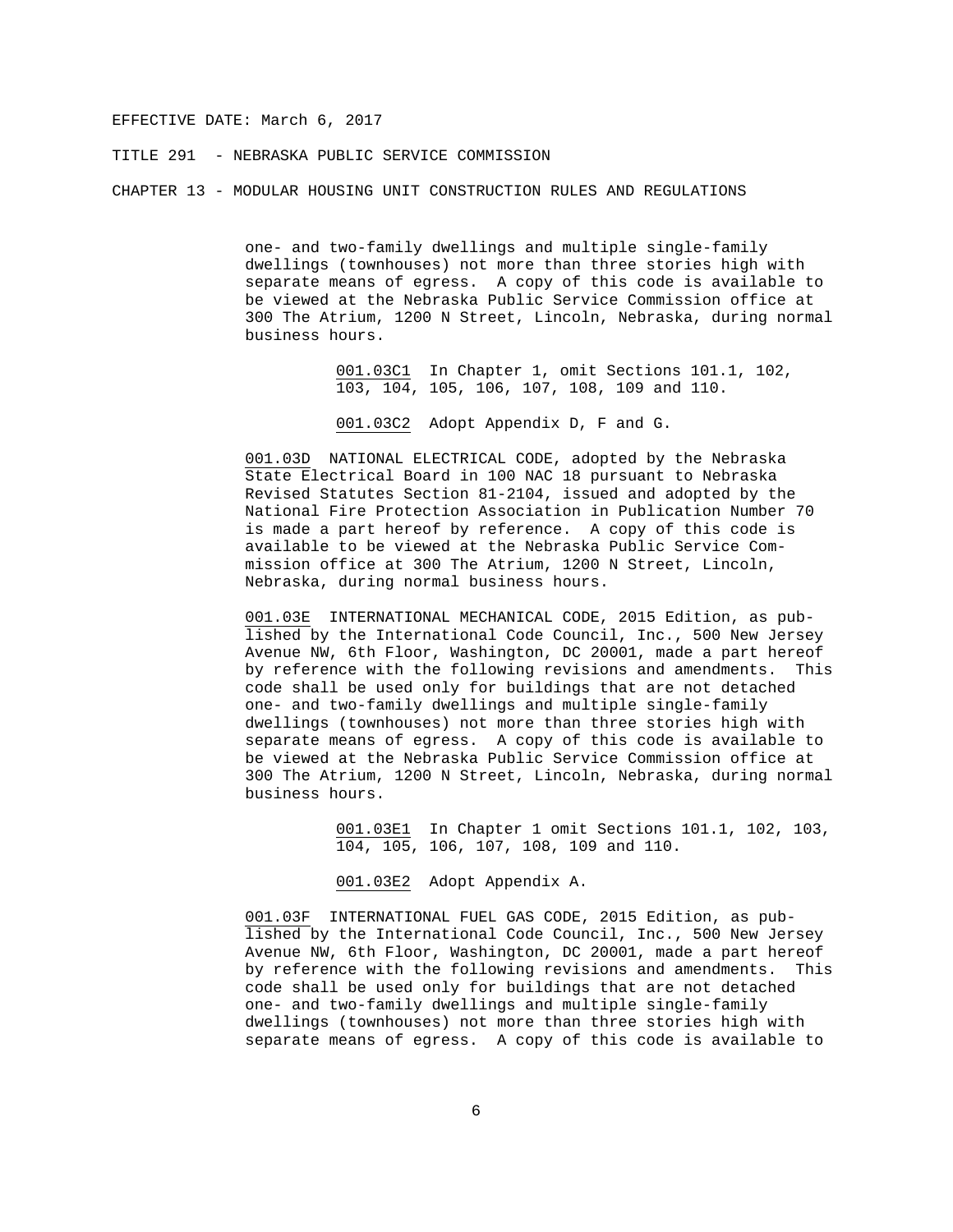TITLE 291 - NEBRASKA PUBLIC SERVICE COMMISSION

CHAPTER 13 - MODULAR HOUSING UNIT CONSTRUCTION RULES AND REGULATIONS

be viewed at the Nebraska Public Service Commission office at 300 The Atrium, 1200 N Street, Lincoln, Nebraska, during normal business hours.

> 001.03F1 In Chapter 1 omit Sections 101.1, 102, 103, 104, 105, 106, 107, 108, 109 and 110.

001.03F2 Adopt Appendix A, B and C.

001.03G These standards shall have the same force and effect as rules and regulations of the Nebraska Public Service Commission as if set out verbatim in this section, and shall be considered the State standards in regard to modular housing units.

#### 002 SEALS:

002.01 Acquisition of Seal: Any person desiring to acquire a seal must meet the requirements of either 002.01A or 002.01B.

> 002.01A: Meet the requirements of Section 003 and compliance assurance program approval pursuant to Section 004.

002.01B: Have each home inspected twice, at a minimum, by a Commission representative at the convenience of the Commission. The manufacturer shall notify the Commission in advance so the Commission is able to inspect each home in the rough-in state (prior to the home being enclosed but after the framing, wiring and plumbing have been installed) and again when the home is fully completed.

002.02 Application for Seals: Any person who has met the applicable requirements of Subsection 002.01 shall apply for seals on a form prescribed by the Commission.

002.03 Denial and Suspension of Seals: The denial and suspension of seals shall be performed as described in the NEBRASKA UNIFORM STANDARDS FOR MODULAR HOUSING UNITS ACT. The Commission or an authorized representative of the Commission may order a manufacturer or dealer to refrain from selling, offering to sell or leasing any modular housing unit determined to be in noncompliance with the state codes, even though a Nebraska seal or reciprocal state seal is affixed to the unit.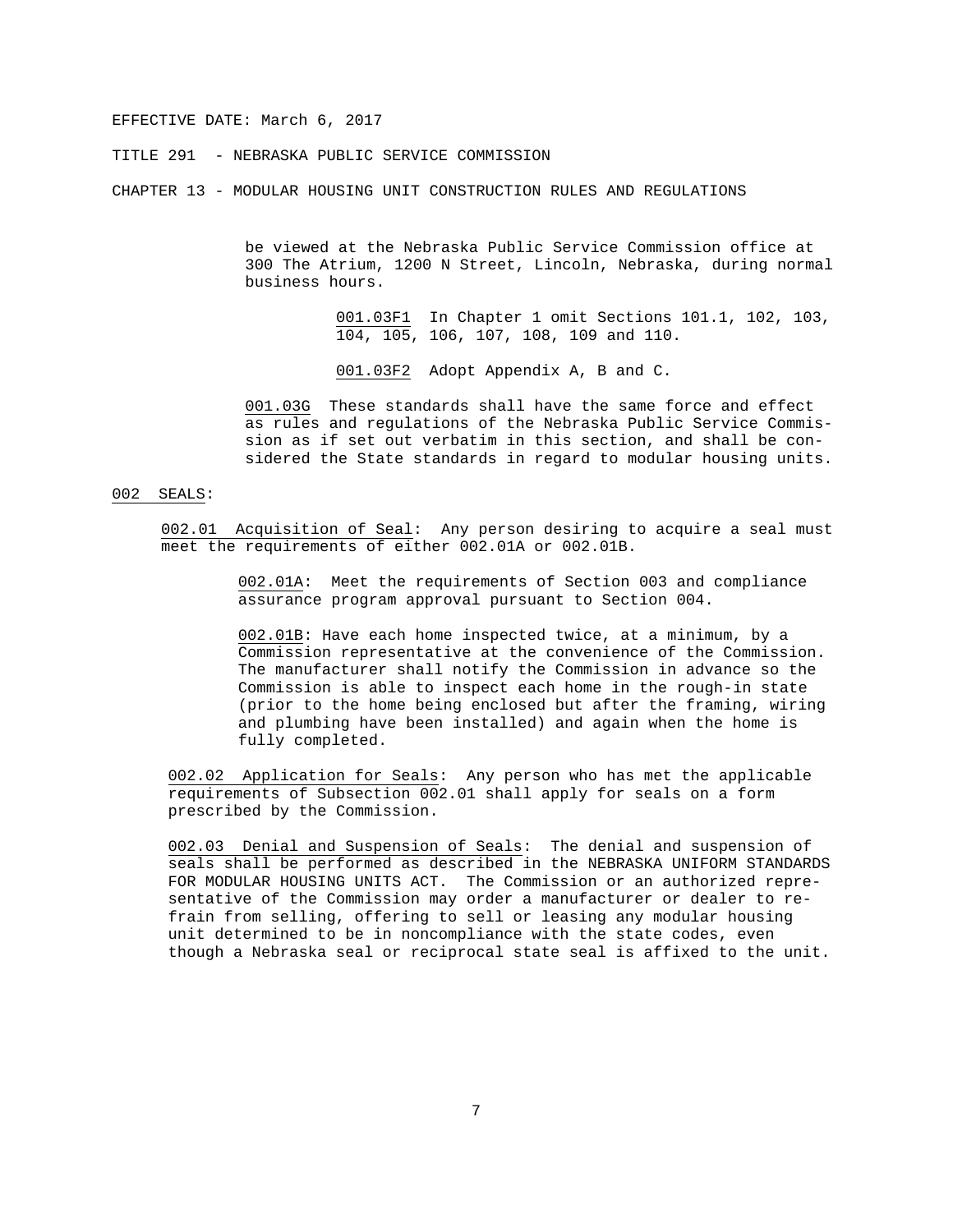TITLE 291 - NEBRASKA PUBLIC SERVICE COMMISSION

CHAPTER 13 - MODULAR HOUSING UNIT CONSTRUCTION RULES AND REGULATIONS

The Commission or authorized representative of the Commission may affix to said non-complying unit or component thereof an insignia or device indicating such prohibition.

#### 002.04 Lost or Damaged Seals:

002.04A When a seal becomes lost or damaged, the Commission shall be notified immediately in writing by the manufacturer or dealer. The manufacturer or dealer shall specify the state seal number lost or damaged.

002.04B All damaged seals shall be promptly returned. Damaged seals shall be replaced by the Commission with a new seal at Commission cost.

#### 002.05 Placement of Seals:

002.05A Each seal shall be assigned and affixed to a modular housing unit before its shipment from the manufacturing plant and a record of each seal assignment shall be submitted as set forth in Subsection 002.06.

002.05B The seal shall be securely affixed to a lower corner of a window.

002.06 Records: A construction compliance certificate, prescribed by the Commission, shall be submitted to the Commission by the 10th of each month after the seal is affixed to the home. This rule applies to all Nebraska manufacturers for each unit manufactured in Nebraska and to all out of state manufacturers with housing units destined for Nebraska.

002.07 Unit Identification: Each modular housing unit shall be assigned a serial number and each major transportable section of the house shall carry this serial number. The serial number shall be readily visible. The following information shall be placed directly or by reference on one or more permanent data plates as prescribed by the Commission in the vicinity of the electrical distribution panel or in some other designated location that is readily accessible for inspection.

002.07A Manufacturer's name and address.

002.07B Serial number of the unit.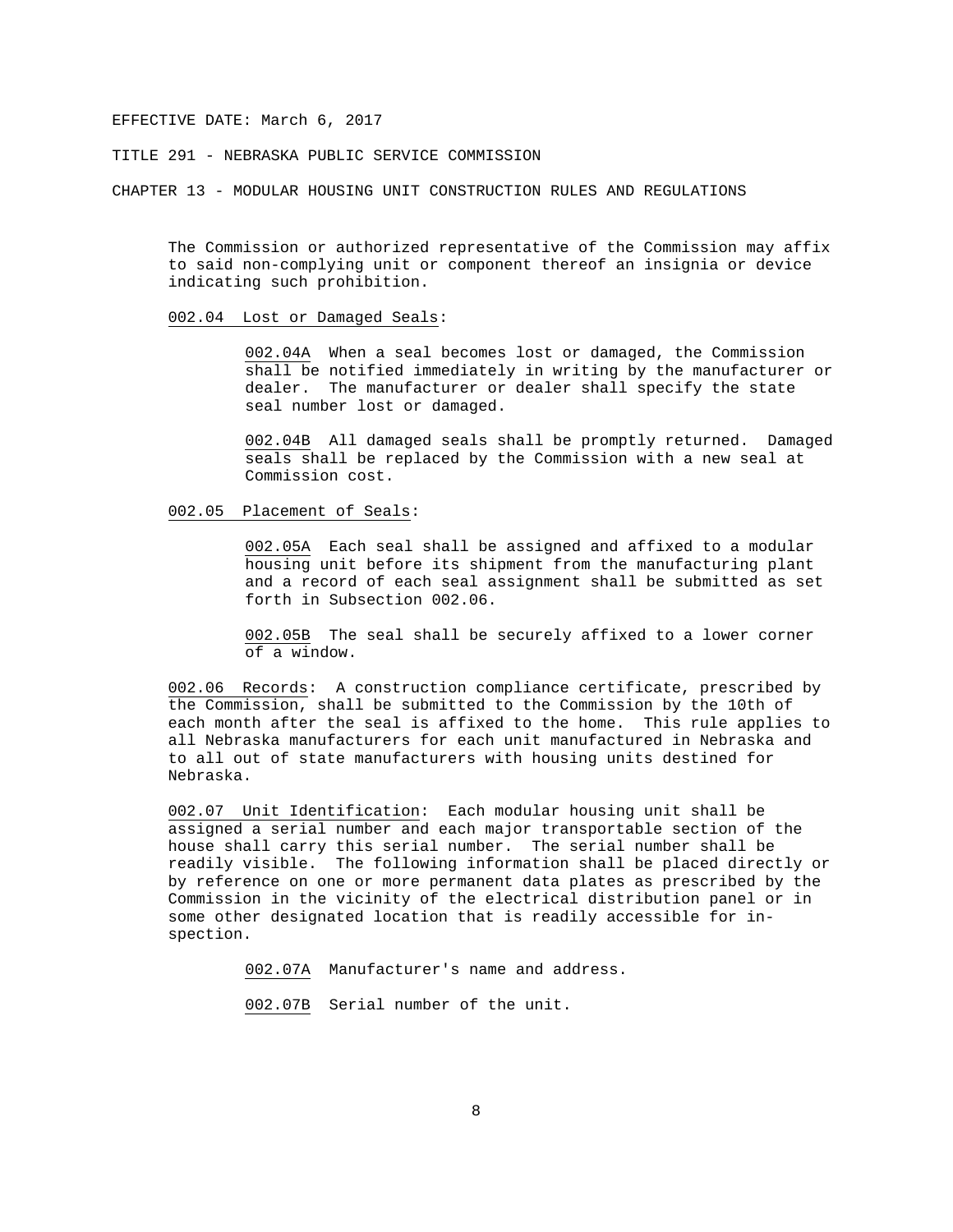TITLE 291 - NEBRASKA PUBLIC SERVICE COMMISSION

CHAPTER 13 - MODULAR HOUSING UNIT CONSTRUCTION RULES AND REGULATIONS

002.07C Model designation and name of manufacturer of major factory-installed appliances.

002.07D Where applicable, identification of permissible type of gas for appliances.

002.07E Name and date of standards complied with.

002.07F State seal number.

002.07G Design loads.

002.07H Special conditions or limitations of the unit.

002.07I Date of manufacture.

002.07J Electrical Ratings - instructions and warnings on voltage, phase, size, and connections of units and grounding requirements.

002.07K Insulation Values.

003 PLAN APPROVAL:

003.01 General Requirements: Applications, plans, and specifications, and other documentation shall be submitted as indicated below:

> 003.01A All plans and specifications of basic systems or variations thereof, including all elements relating to specific components and properly identified as relating to said components, shall be submitted in duplicate and accompanied by an application for review on a form supplied by the Commission. When required by Nebraska Revised Statutes, '81-3401to 81-3455, all plans and specifications submitted to the Commission shall be prepared only by persons who are registered as professional engineers and architects in Nebraska.

> 003.01B A compliance assurance manual (two copies each) shall be provided with index including but not limited to the following:

> > 003.01B1 Standards: The manual shall identify which of the following standards are adhered to by the manufacturer as adopted by the State of Nebraska: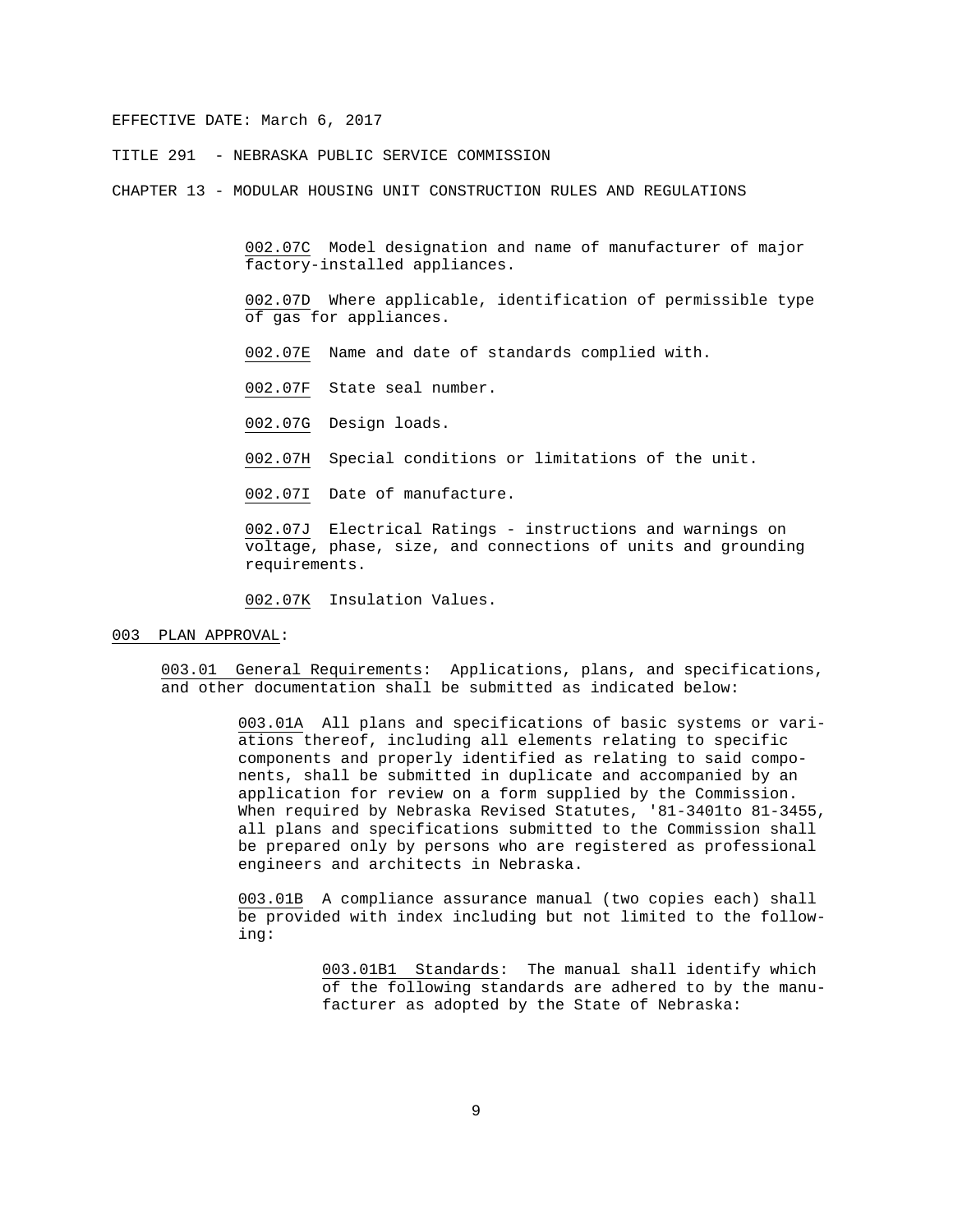TITLE 291 - NEBRASKA PUBLIC SERVICE COMMISSION

CHAPTER 13 - MODULAR HOUSING UNIT CONSTRUCTION RULES AND REGULATIONS

003.01B1a INTERNATIONAL RESIDENTIAL CODE, 2009 Edition.

003.01B1b INTERNATIONAL PLUMBING CODE, 2009 Edition.

003.01B1c INTERNATIONAL MECHANICAL CODE, 2009 Edition.

003.01B1d NATIONAL ELECTRICAL CODE, adopted by the Nebraska State Electrical Board.

003.01B1e INTERNATIONAL FUEL GAS CODE, 2009 Edition.

003.01B1f INTERNATIONAL BUILDING CODE, 2009 Edition.

003.01B2 IDENT. (Identification) Identification of plant, modular housing models produced and manufacturing plant personnel involved with principal inspection agencies and related activities.

003.01B3 EXT. INSP. (External Inspection) Agreements for principal inspection agencies and related activities.

003.01B4 A.C. ORGAN. (Assurance Compliance Organization) Company organization chart, functional characteristics of quality control groups, and resumes of key quality assurance personnel.

003.01B5 PRODUCTION Description of product flow by work stations, workload at stations, inspection, production line testing, and final (at plant) inspection.

003.01B6 MATERIALS Inspection procedure for controlling incoming material, materials in storage, specifications and approved materials list.

003.01B7 SALES Sales contract and related obligations incurred by manufacturer and dealer.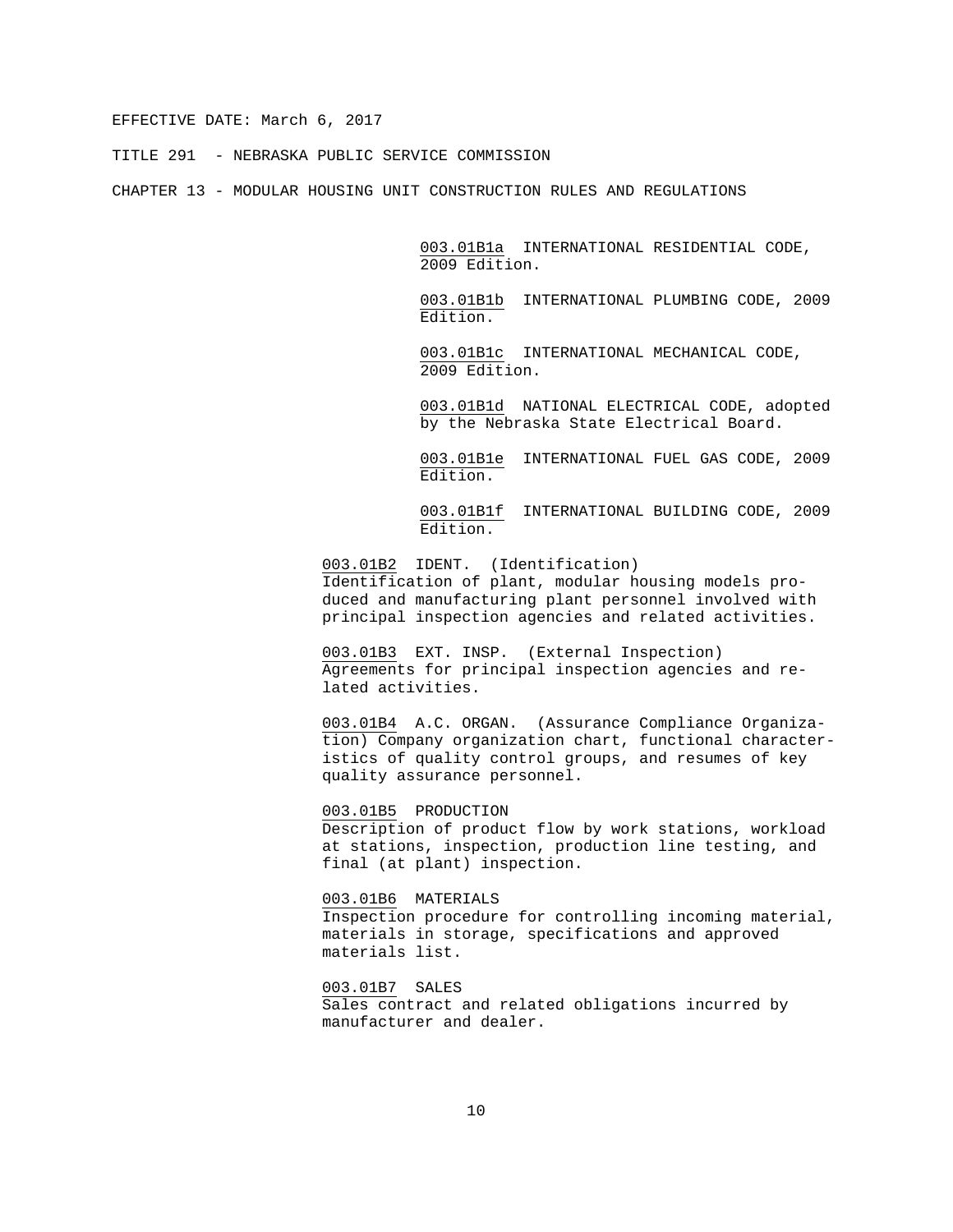TITLE 291 - NEBRASKA PUBLIC SERVICE COMMISSION

CHAPTER 13 - MODULAR HOUSING UNIT CONSTRUCTION RULES AND REGULATIONS

003.01B8 SHIPPING Responsibility related to transportation of manufacturer's modular units.

003.01B9 ENGINEERING Coding of drawings and calculations. Cross indexing of data.

003.01C If the manufacturer plans to produce the same design at more than one location, an additional set of the compliance assurance manual and inspection procedures for each additional location of manufacture shall be submitted to the Commission.

003.01D Plans shall be drawn to scale or properly proportioned with dimensions.

003.02 Required Construction Details: Plans and specifications for modular housing units shall indicate but not be limited to the following details:

003.02A General:

003.02A1 Details and method of installation of modular housing units or components to foundations or to each other.

003.02A2 All exterior elevations.

003.02A3 Cross sections as necessary to identify major building components to include complete structural details with justification (tests or calculations).

003.02A4 Attic access and attic ventilation.

003.02A5 Fire separation details, if required by code.

003.02A6 Sizes, locations, and types of doors and windows.

003.02B Complete heat loss, plumbing, mechanical and electrical plans or specifications indicating all pertinent elements for each model.

003.03 Validity of Approval: An approval granted by the Commission shall be valid from the date of issuance as a continuous certification, provided that the plans, specifications, and compliance assurance pro-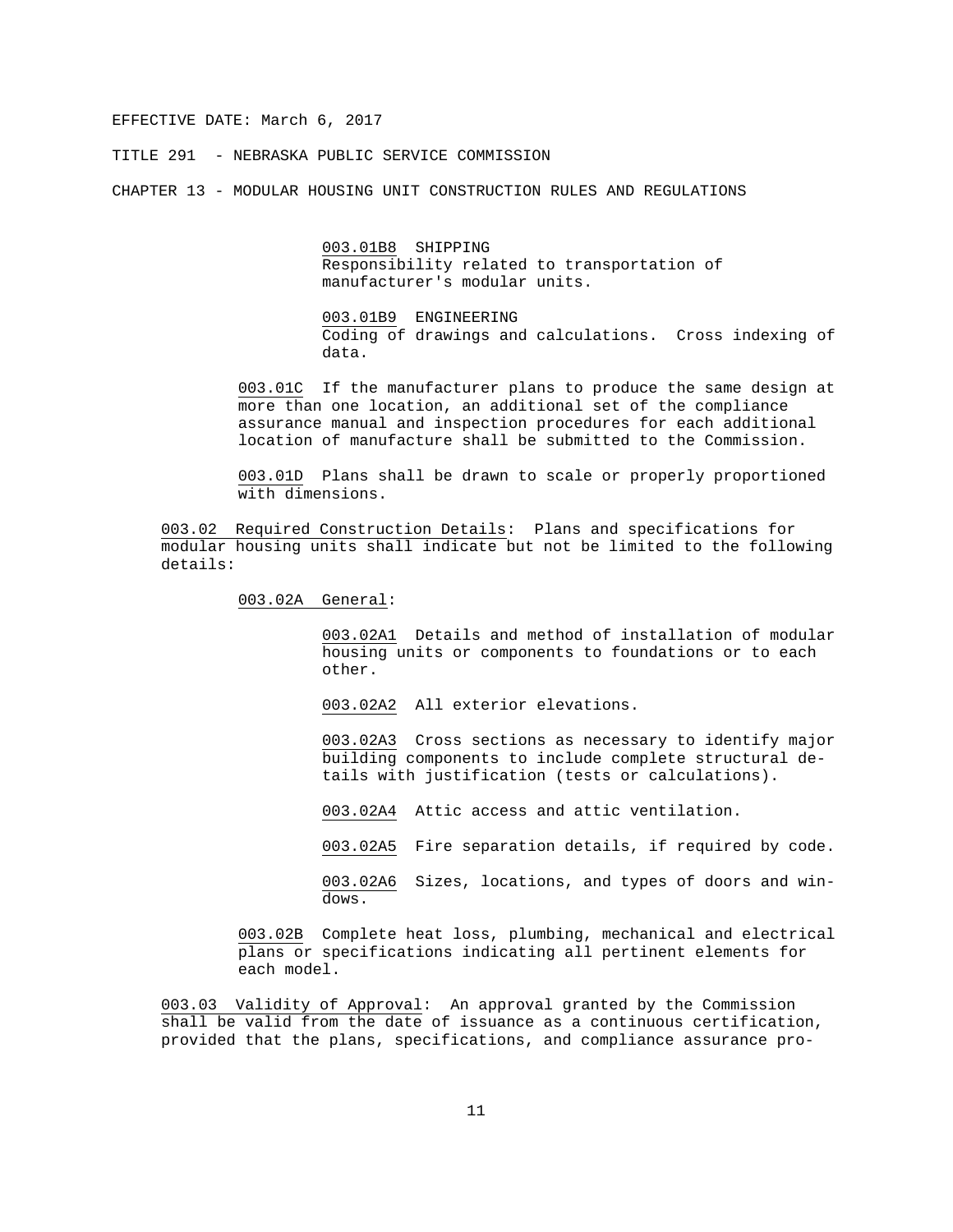TITLE 291 - NEBRASKA PUBLIC SERVICE COMMISSION

CHAPTER 13 - MODULAR HOUSING UNIT CONSTRUCTION RULES AND REGULATIONS

grams remain in compliance with the State Codes for modular housing units.

003.04 Confirm Information: Plans, specifications, and other information shall provide units which meet the state codes and shall be confirmed by calculations or tests. When designs cannot be verified by calculations, test of components must be conducted by a registered professional engineer or independent testing agency, the cost of which will be borne by the manufacturer.

003.05 Evidence of Plan Approval: Required material shall be submitted in duplicate. Plan approval shall be evidenced by a letter of approval from the Commission and the Commission stamp on each approved page. One copy of all approved documentation shall be returned to the manufacturer. Additional sets will be approved if requested.

#### 004 COMPLIANCE ASSURANCE QUALITY CONTROL PROGRAM:

004.01 General: It shall be the manufacturer's responsibility to execute every aspect of the compliance assurance program. The manufacturer shall continue to be responsible for all corrective actions required. Each manufacturer must obtain approval of their compliance assurance program from the Commission.

004.02 Requirements of Manufacturer: The manufacturer of modular housing units shall submit the following, at a minimum, in duplicate:

004.02A Compliance assurance manual with index.

004.02B Installation procedures with appropriate inspection procedures. Utility hook-up information shall contain appropriate inspection criteria and test description.

004.02C Identification of the manufacturer's representative who will be assigned the responsibility for implementing the compliance assurance program, and define such individual's functional obligation, responsibility and authority. The Commission shall be advised of any subsequent change.

004.02D A statement identifying who is responsible directly, or by means of an agent, for timely and effective performance of service and repairs related to code compliance.

004.02E Changes to the compliance assurance manual.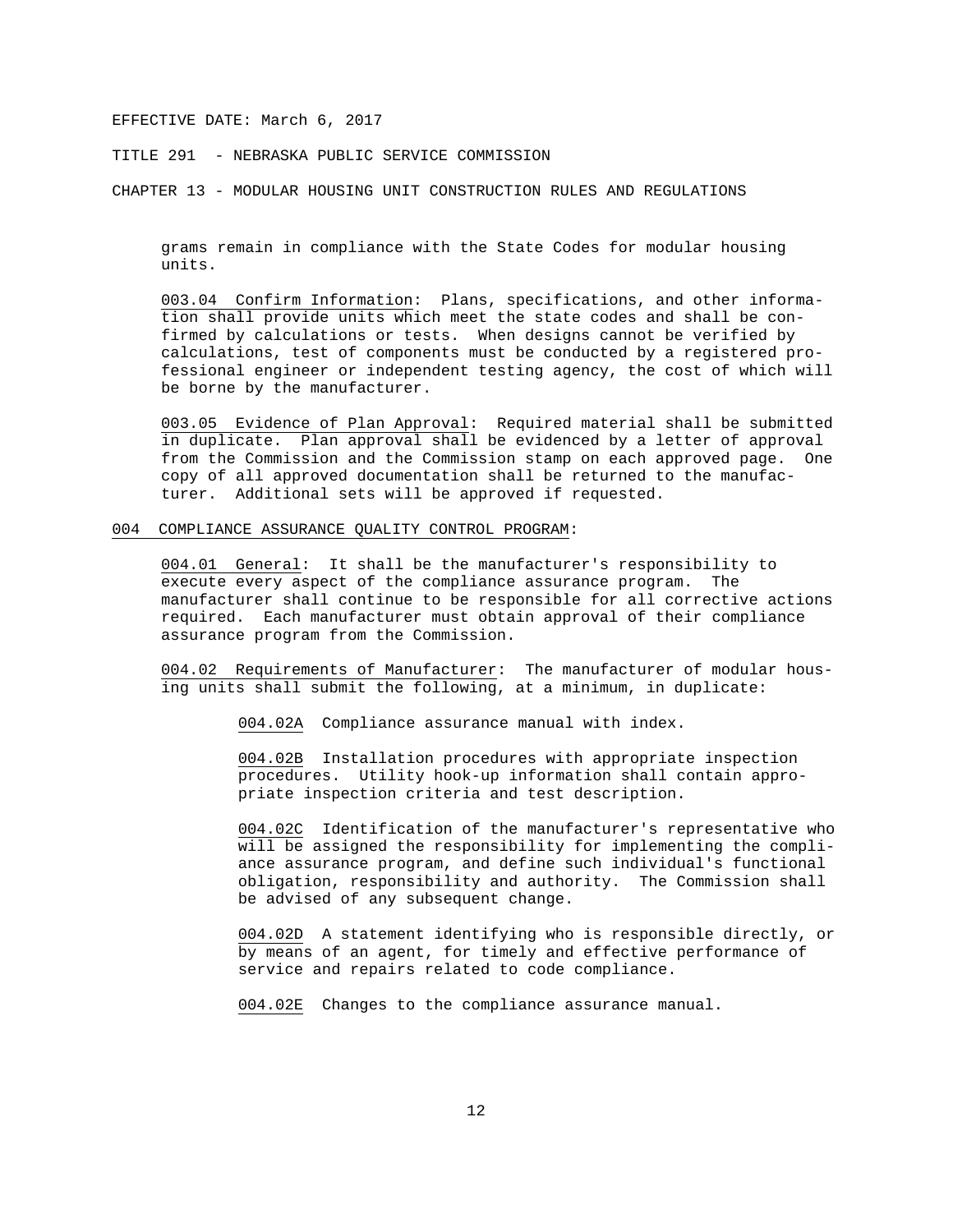TITLE 291 - NEBRASKA PUBLIC SERVICE COMMISSION

CHAPTER 13 - MODULAR HOUSING UNIT CONSTRUCTION RULES AND REGULATIONS

004.03 Requirements of Inspection Agencies: To ensure that the final product conforms to the adopted construction standards set forth in Subsection 001.03, "Standards for Modular Housing Units", inspection agencies shall follow the following requirements:

> 004.03A Be totally familiar with the procedures, materials, and design specifications, as stated in the manufacturer's approved design plans and compliance assurance manual.

004.03B During the in-plant inspection, the inspector shall check for, but not be limited to, the following:

004.03B1 Floor Framing:

004.03B1a Materials: Structural, framing members - joists, beams, stringers, blocking, bridging.

004.03B1a(1) Species 004.03B1a(2) Grade 004.03B1a(3) Size(s) 004.03B1a(4) Moisture Content 004.03B1a(5) Preservative Treatment 004.03B1a(6) Condition/ Tolerances (e.g., warp, bow, splits, twist) 004.03B1b Operations:

004.03B1b(1) Measuring and Cutting

004.03B1b(2) Drilling and Notching

004.03B1b(3) Layout/Spacing

004.03B1b(4) Framing for Floor Openings (e.g., stairwells)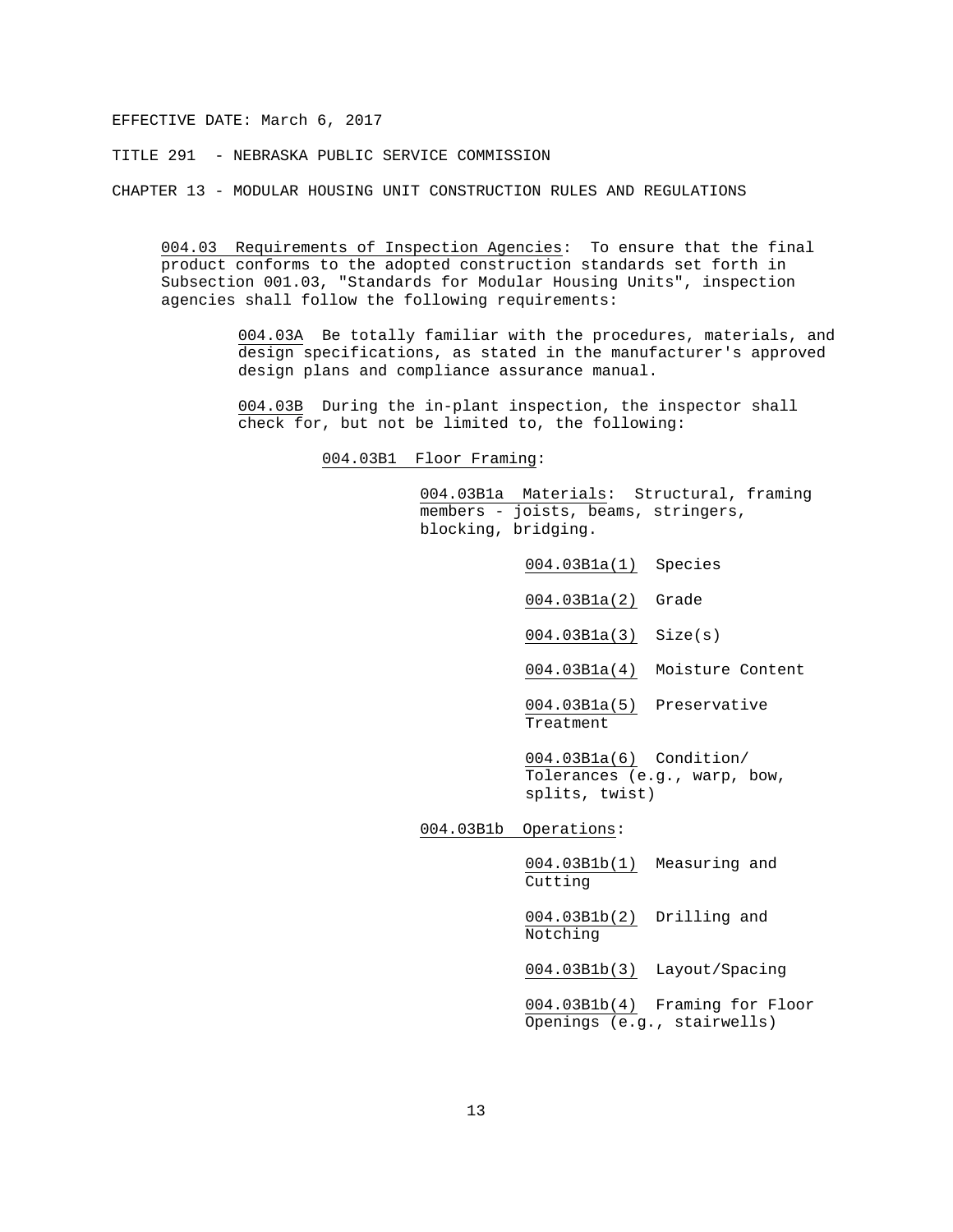TITLE 291 - NEBRASKA PUBLIC SERVICE COMMISSION

CHAPTER 13 - MODULAR HOUSING UNIT CONSTRUCTION RULES AND REGULATIONS

004.03B1c Fasteners: Nails, bolts/screws, joist hangers.

004.03B1c(1) Size

004.03B1c(2) Type/Grade

004.03B1c(3) Condition

004.03B1d Connections:

004.03B1d(1) Number (of fasteners)

004.03B1d(2) Location and Spacing

004.03B1d(3) Method (e.g., toenail, end-nail)

004.03B1d(4) Bearing of Members

004.03B1d(5) Washers (with bolts/screws)

004.03B1d(6) Workmanship

004.03B2 Floor Insulation:

004.03B2a Materials: Moisture barrier, thermal insulation.

> 004.03B2a(1) Size (e.g., thickness, weight)

004.03B2a(2) Type/Grade

004.03B2a(3) Condition (e.g., dry, undamaged)

004.03B2b Installation:

004.03B2b(1) Moisture Barrier

004.03B2b(2) Thermal Insulation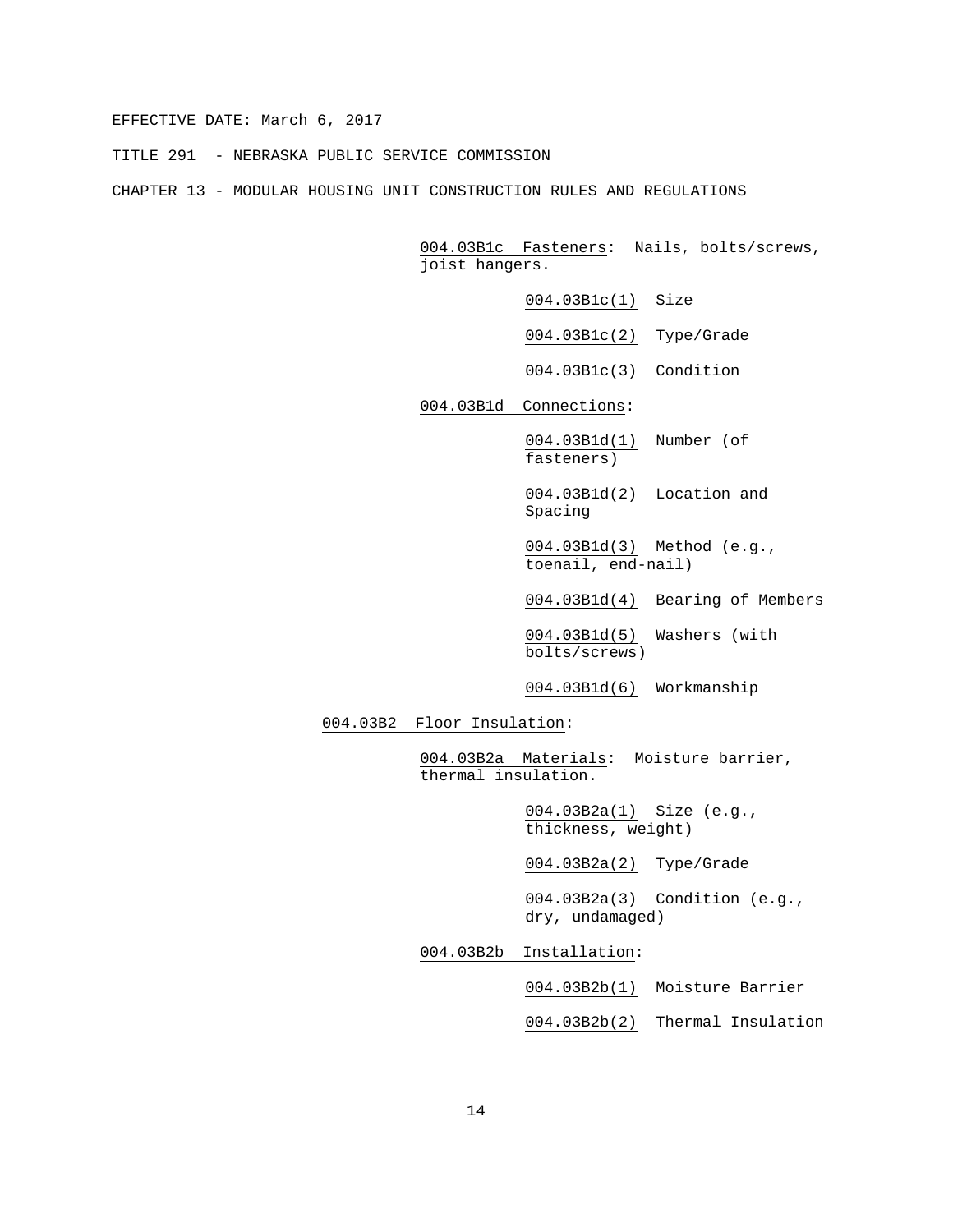TITLE 291 - NEBRASKA PUBLIC SERVICE COMMISSION

CHAPTER 13 - MODULAR HOUSING UNIT CONSTRUCTION RULES AND REGULATIONS

004.03B2b(3) Workmanship

004.03B3 Floor Sheathing:

004.03B3a Materials: Plywood, proprietary sheathing types.

> 004.03B3a(1) Size (e.g., thickness)

004.03B3a(2) Type/Grade

004.03B3a(3) Condition/ Tolerances

004.03B3b Fasteners:

004.03B3b(1) Nails, Staples

004.03B3b(2) Adhesives

004.03B3c Installation:

004.03B3c(1) Measuring and Cutting

004.03B3c(2) Layout

004.03B3c(3) Nails, Staples

004.03B3c(4) Adhesives

004.03B3c(5) Methods

004.03B4 Wall Framing and Setting:

004.03B4a Materials: Structural framing members - studs, plates, and lintels.

004.03B4a(1) Species

004.03B4a(2) Grade

004.03B4a(3) Size(s)

004.03B4a(4) Moisture Content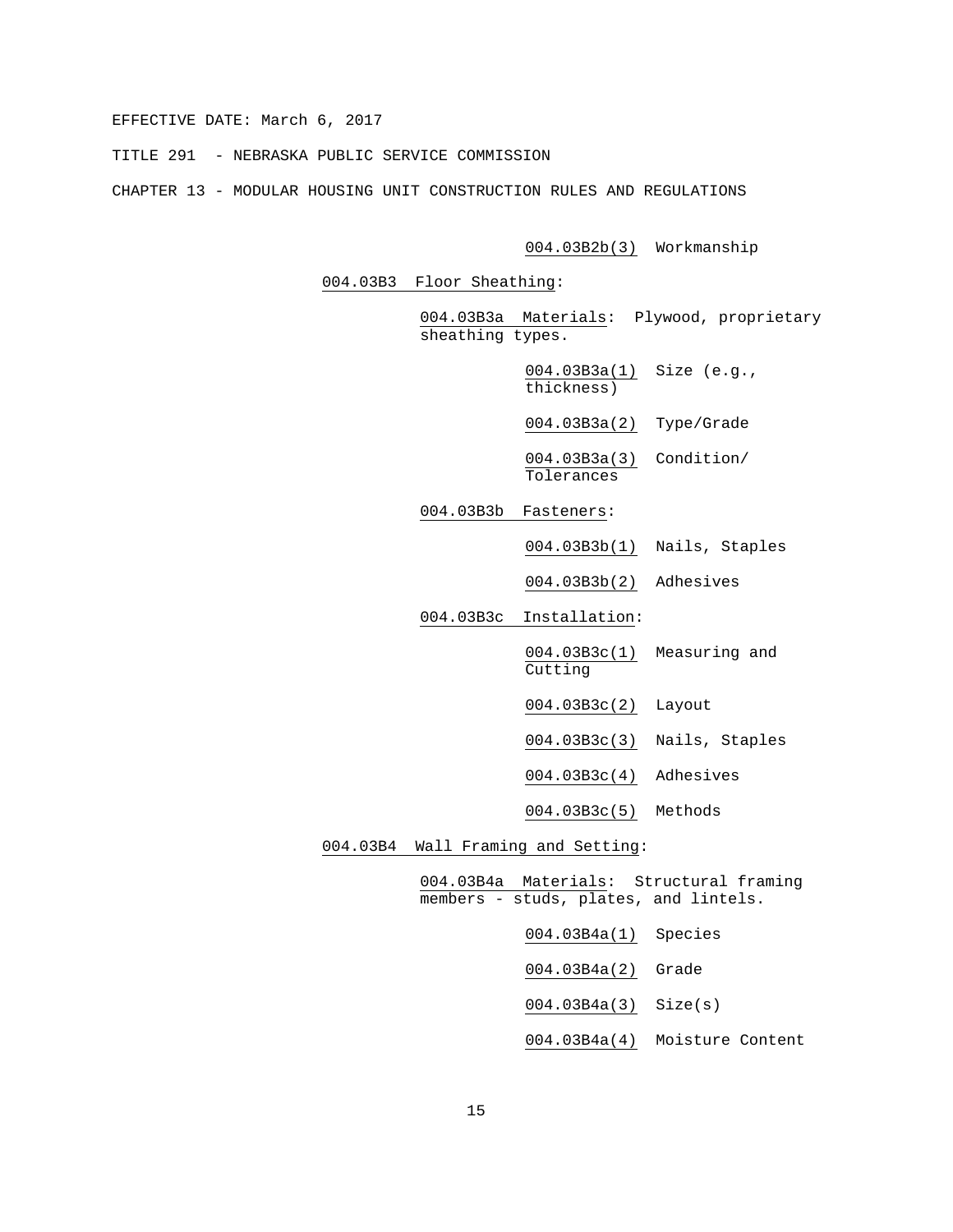TITLE 291 - NEBRASKA PUBLIC SERVICE COMMISSION

CHAPTER 13 - MODULAR HOUSING UNIT CONSTRUCTION RULES AND REGULATIONS

004.03B4a(5) Condition/ Tolerances (e.g., warp, bow, splits, twist)

004.03B4b Operations:

004.03B4b(1) Measuring and Cutting

004.03B4b(2) Drilling and Notching

004.03B4b(3) Layout/Spacing

004.03B4b(4) Framing for Wall Openings

004.03B4c Fasteners: Nails, bolts/screws, staples.

004.03B4c(1) Size

004.03B4c(2) Type/Grade

004.03B4c(3) Condition

004.03B4d Connections:

004.03B4d(1) Number (of fasteners)

004.03B4d(2) Location and Spacing

004.03B4d(3) Method (e.g., toenail, end-nail)

004.03B4d(4) Bearing of Members

004.03B4d(5) Plumb and Square

004.03B4d(6) Workmanship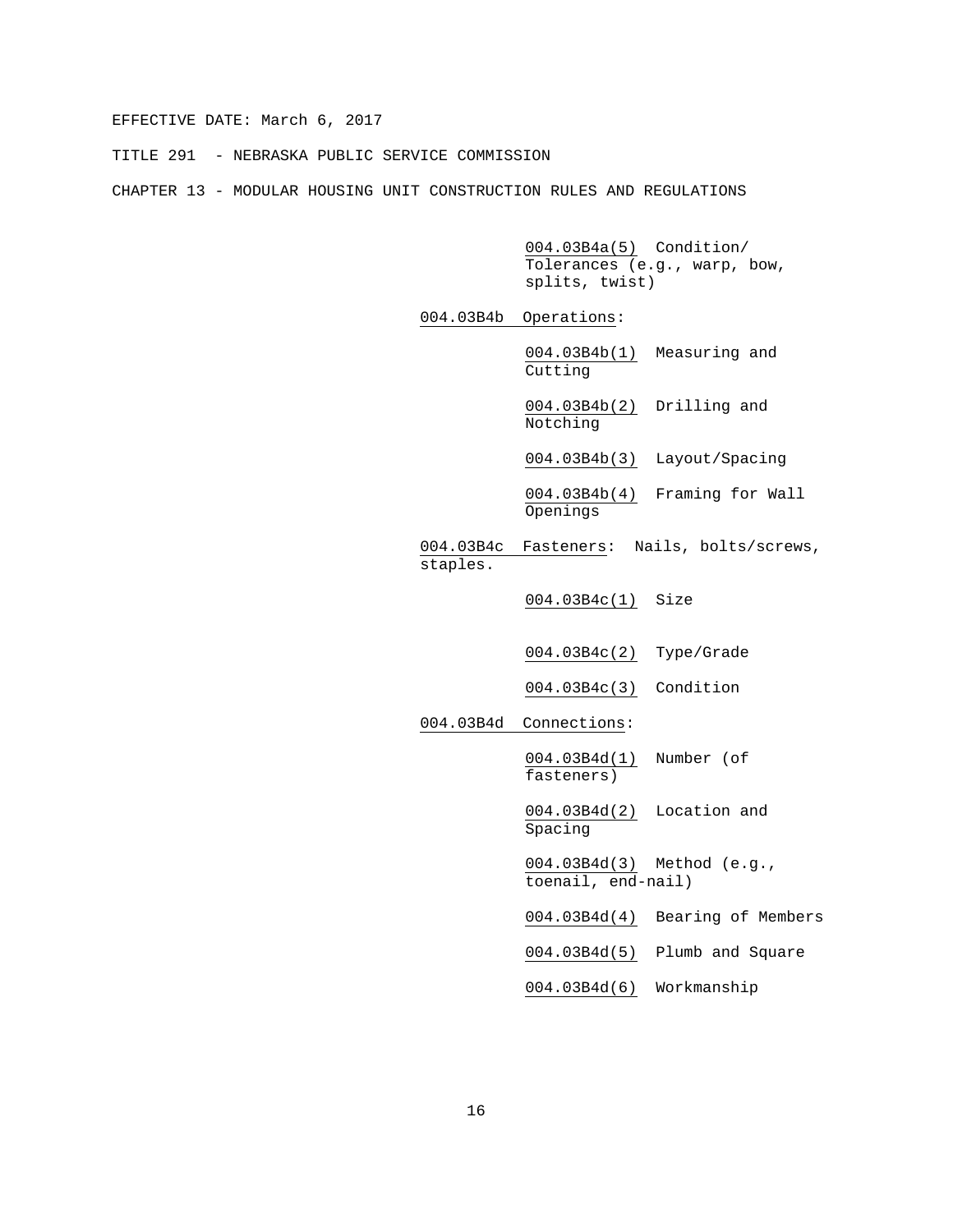TITLE 291 - NEBRASKA PUBLIC SERVICE COMMISSION

CHAPTER 13 - MODULAR HOUSING UNIT CONSTRUCTION RULES AND REGULATIONS

004.03B4e Erection/Setting of Walls:

004.03B4e(1) Connections/ Fasteners

004.03B4e(2) Bearing of Members

004.03B4e(3) Workmanship

004.03B5 Wall Insulation:

004.03B5a Materials: Moisture barrier, thermal insulation.

> 004.03B5a(1) Size (e.g., thickness, weight)

004.03B5a(2) Type/Grade

004.03B5a(3) Condition (e.g., dry undamaged)

004.03B5b Installation:

004.03B5b(1) Moisture Barrier

004.03B5b(2) Thermal Insulation

004.03B6 Interior Wall Covering:

004.03B6a Materials: Gypsum Wallboard

004.03B6a(1) Size (thickness)

004.03B6a(2) Type/Grade

004.03B6a(3) Condition

004.03B6b Fasteners:

004.03B6b(1) Nails, screws, wallboard clips

004.03B6b(2) Adhesives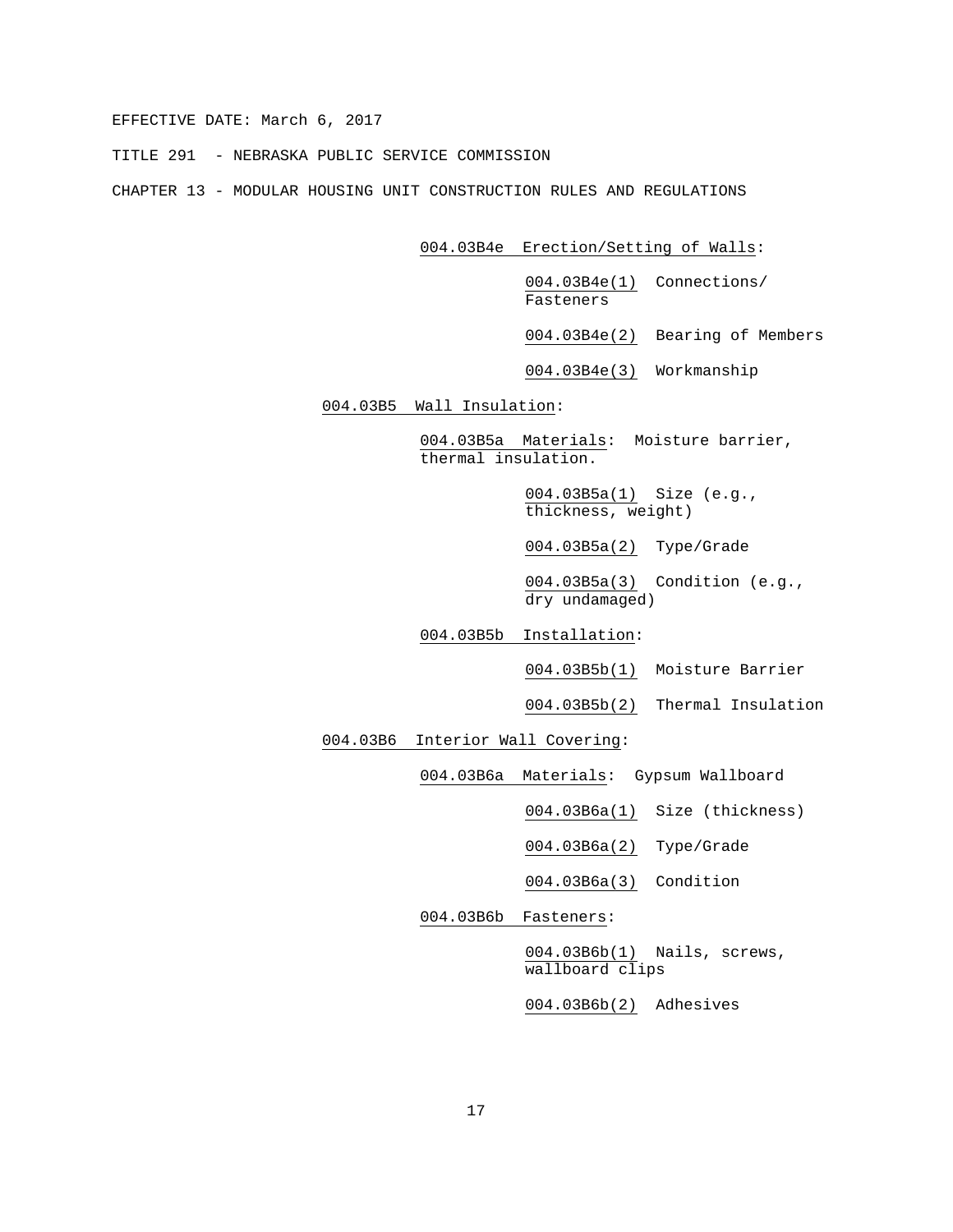TITLE 291 - NEBRASKA PUBLIC SERVICE COMMISSION

CHAPTER 13 - MODULAR HOUSING UNIT CONSTRUCTION RULES AND REGULATIONS

004.03B6c Installation:

004.03B6c(1) Nails, Screws

004.03B6c(2) Adhesives

004.03B6c(3) Method

004.03B7 Ceiling/Roof Framing and Setting:

004.03B7a Materials: Structural framing members - rafters, joists, roof trusses.

004.03B7a(1) Species

004.03B7a(2) Grade

004.03B7a(3) Sizes

004.03B7a(4) Moisture Content

004.03B7a(5) Condition/ Tolerances (e.g., warp, bow, splits, twist)

004.03B7b Operations:

004.03B7b(1) Measuring and Cutting

004.03B7b(2) Drilling and Notching

004.03B7b(3) Layout/Spacing

004.03B7b(4) Laps and Splices

004.03B7b(5) End Bearing

004.03B7b(6) Framing for Openings

004.03B7c Fasteners: Nails, bolts/screws, truss plates

004.03B7c(1) Size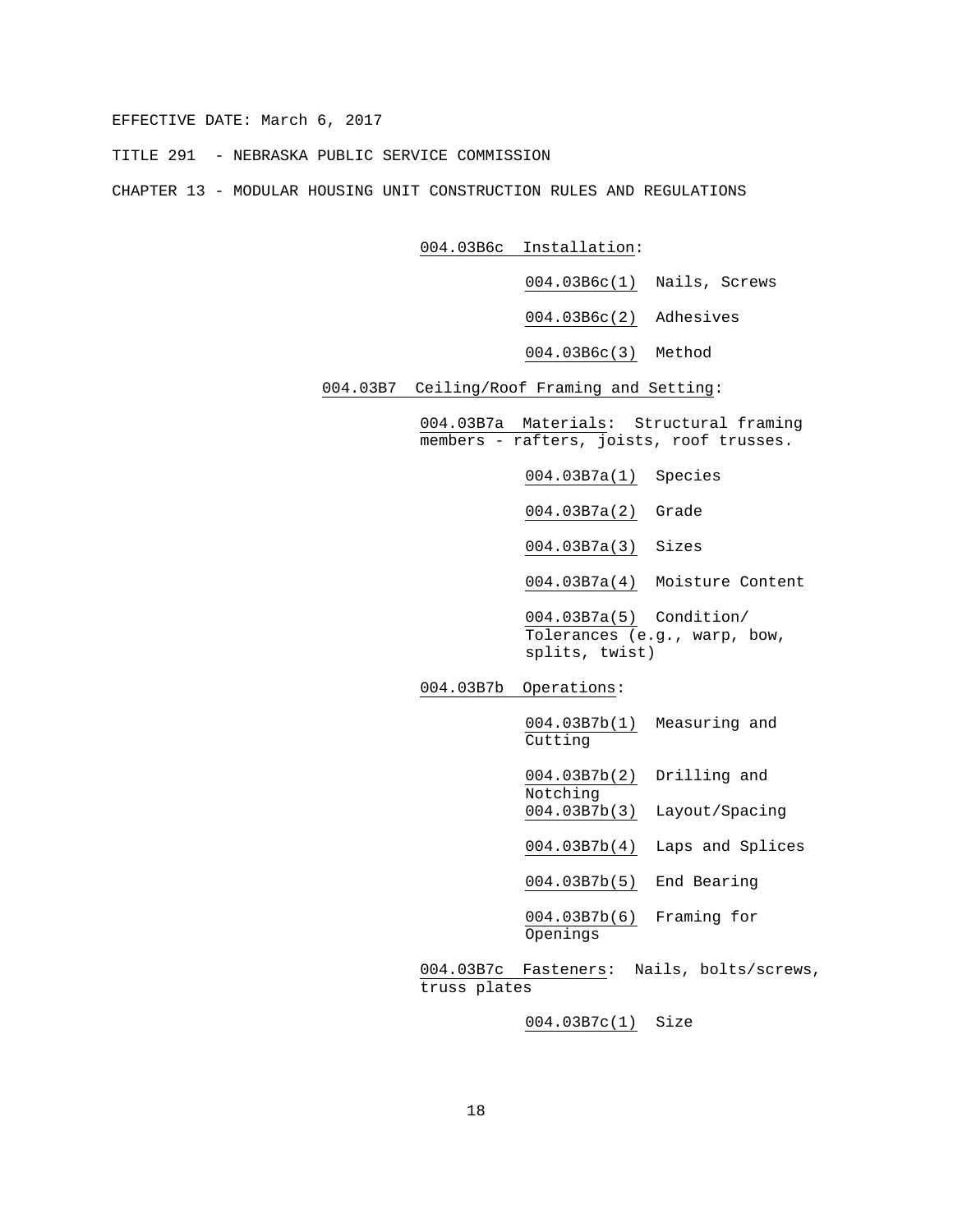TITLE 291 - NEBRASKA PUBLIC SERVICE COMMISSION

CHAPTER 13 - MODULAR HOUSING UNIT CONSTRUCTION RULES AND REGULATIONS

004.03B7c(2) Type/Grade

004.03B7c(3) Condition

004.03B7d Connections:

004.03B7d(1) Number (of fasteners)

004.03B7d(2) Location and Spacing

004.03B7d(3) Method (e.g., toenail, end-nail)

004.03B7d(4) Bearing of Members

004.03B7d(5) Plumb and Square

004.03B7d(6) Workmanship

004.03B7e Erection/Setting of Ceilings/ Roof:

> 004.03B7e(1) Connections/ Fasteners

004.03B7e(2) Bearing of Members

004.03B7e(3) Workmanship

004.03B8 Interior Ceiling Covering:

004.03B8a Materials: Gypsum Wallboard.

004.03B8a(1) Size (thickness)

004.03B8a(2) Type/Grade

004.03B8a(3) Condition

004.03B8b Fasteners:

004.03B8b(1) Nails, Screws, Wallboard Clips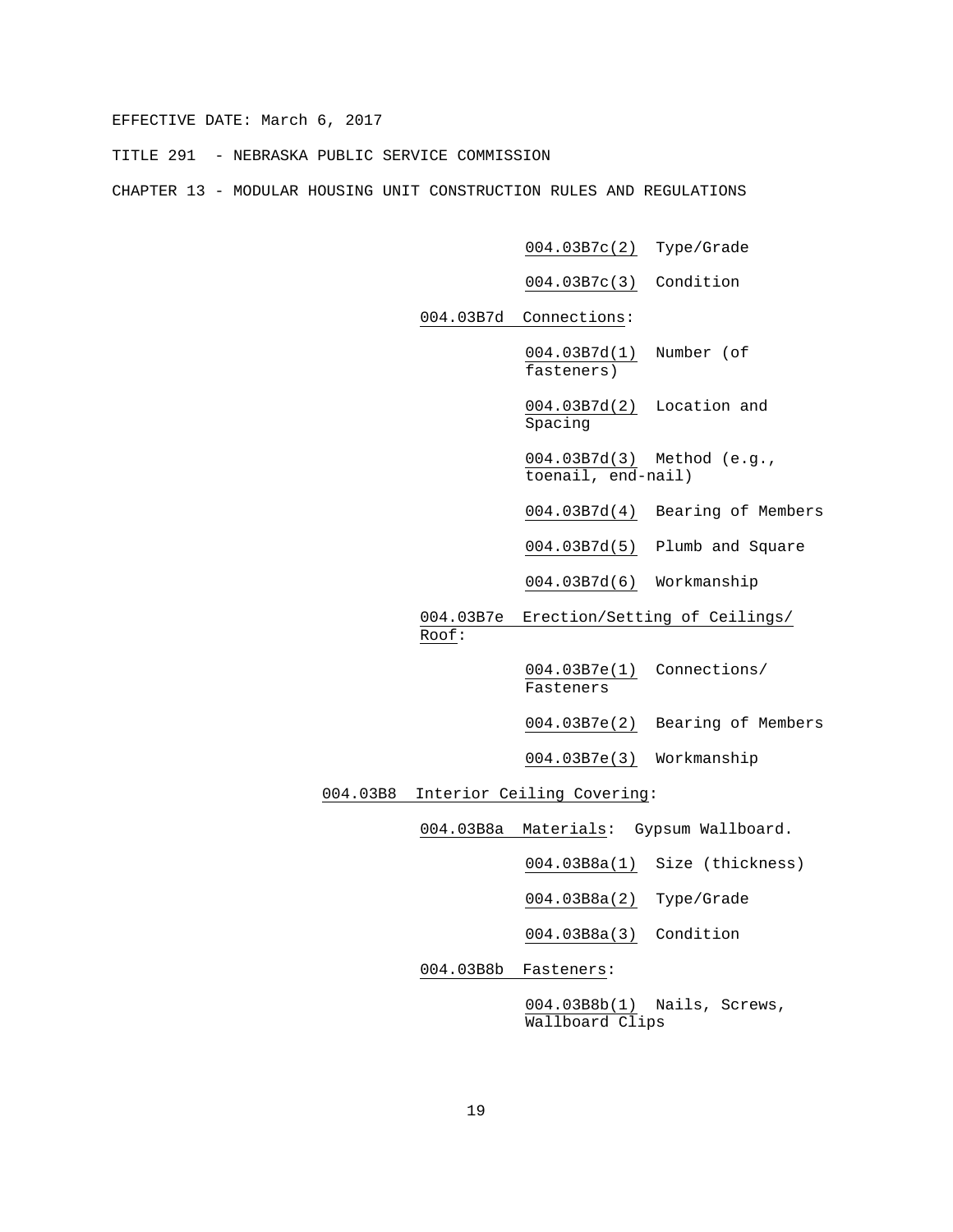TITLE 291 - NEBRASKA PUBLIC SERVICE COMMISSION

CHAPTER 13 - MODULAR HOUSING UNIT CONSTRUCTION RULES AND REGULATIONS

004.03B8b(2) Adhesives

004.03B8c Installation:

004.03B8c(1) Nails, Screws

004.03B8c(2) Adhesives

004.03B8c(3) Method

#### 004.03B9 Plumbing:

004.03B9a Materials:

004.03B9a(1) Pipe - D.W.V.

004.03B9a(2) Pipe - Water Supply and Distribution

004.03B9a(3) Pipe - Gas Fuel Supply Piping

004.03B9a(4) Plumbing Fixtures/Drains (traps, trap arms)

004.03B9a(5) Valves

004.03B9a(6) Appliances and Equipment

004.03B9a(7) Miscellaneous - Air gaps, pipe coatings, compounds, solder

004.03B9b Install Drainage System:

004.03B9b(1) Piping

004.03B9c Install Venting System:

004.03B9c(1) Installation

004.03B9d Install Traps and Trap Arms:

004.03B9d(1) Installation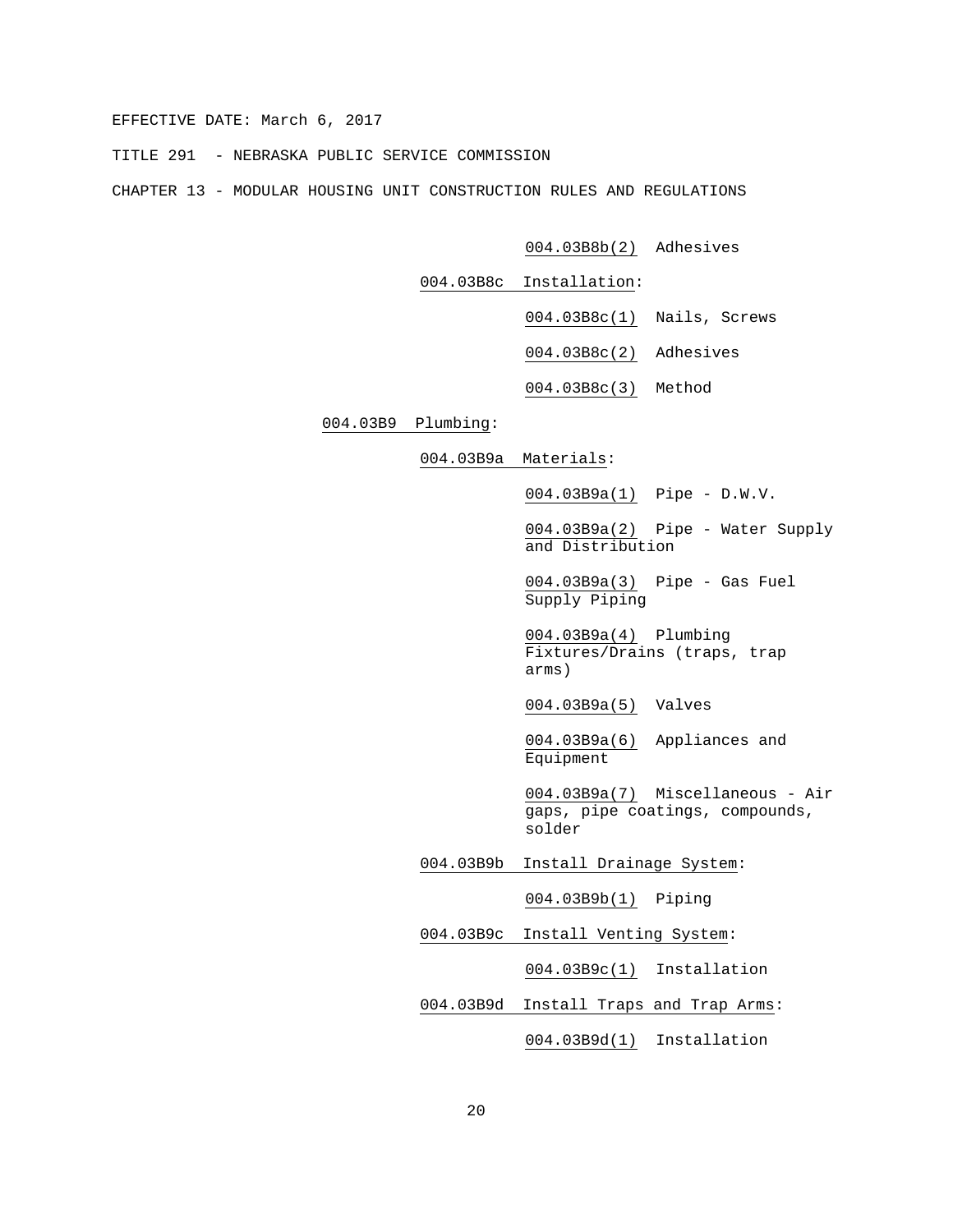TITLE 291 - NEBRASKA PUBLIC SERVICE COMMISSION

CHAPTER 13 - MODULAR HOUSING UNIT CONSTRUCTION RULES AND REGULATIONS

004.03B9e Install Joints and Connections:

004.03B9e(1) Installation

004.03B9f Install Indirect Waste Piping, Wet Vented Systems And Special Wastes:

004.03B9f(1) Installation

004.03B9g Install Plumbing Fixtures:

004.03B9g(1) Installation

004.03B9h Install Water Distribution System:

004.03B9h(1) Installation

004.03B9i Install Fuel Gas Piping:

004.03B9i(1) Installation

004.03B9j Install Water Heater and Vents:

004.03B9j(1) Installation

004.03B10 Electrical:

004.03B10a Materials:

004.03B10a(1) Service Equipment

004.03B10a(2) Distribution Panel and Load Center

004.03B10a(3) Feeder Circuits

004.03B10a(4) Branch Circuits

004.03B10a(5) Fixed Appliances, Ranges, Water Heaters

004.03B10a(6) Outlet Boxes, Switches, Junction Boxes, Fittings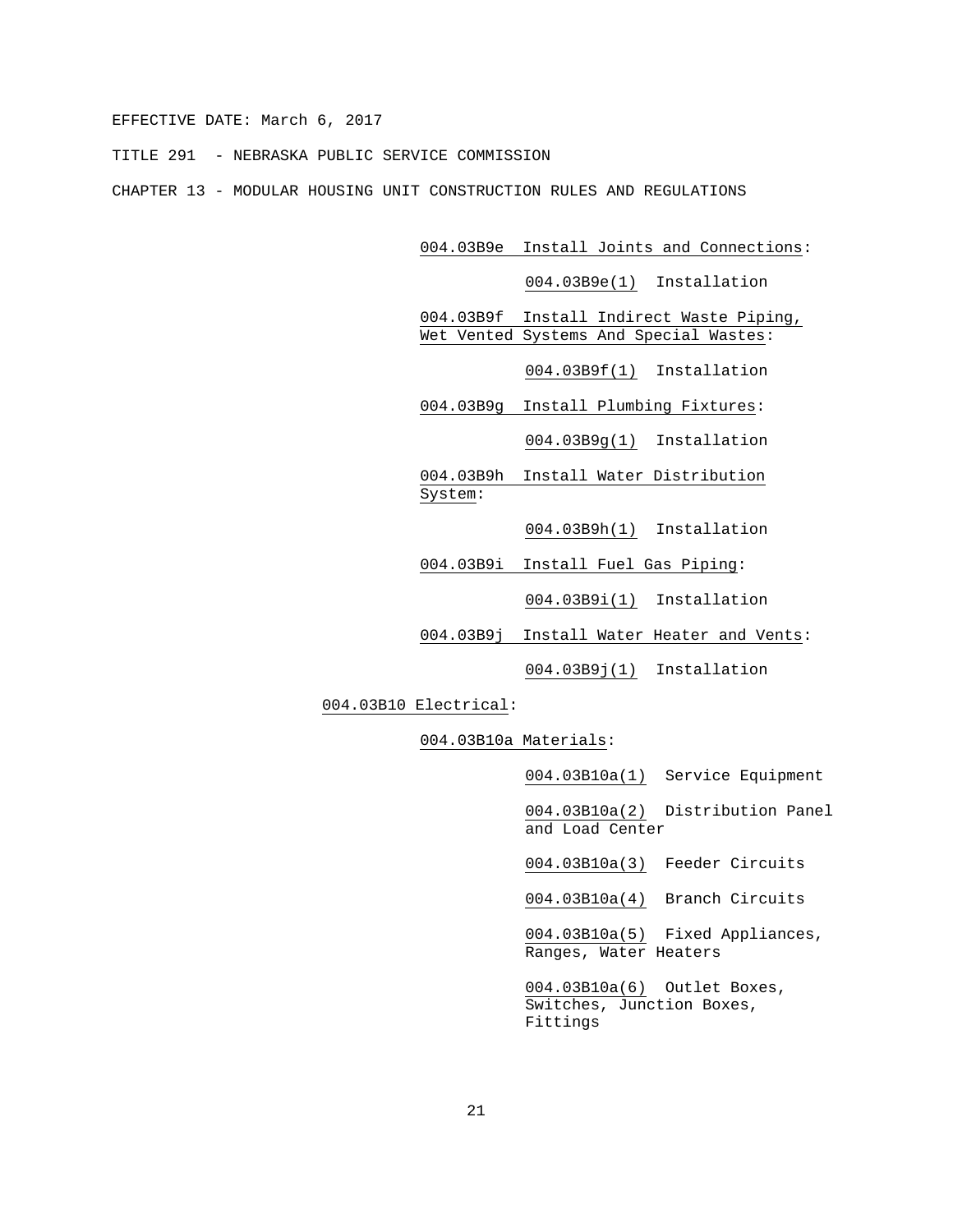TITLE 291 - NEBRASKA PUBLIC SERVICE COMMISSION

CHAPTER 13 - MODULAR HOUSING UNIT CONSTRUCTION RULES AND REGULATIONS

004.03B10a(7) Lighting Fixtures, Lampholders and Lamps

- 004.03B10b Install Electrical Service:
	- 004.03B10b(1) Identification
	- 004.03B10b(2) Mounting Cabinet
	- 004.03B10b(3) Service Entrance
	- 004.03B10b(4) Grounding Continuity
	-
	- 004.03B10b(5) Gutter at Service
	- 004.03B10b(6) Service Disconnect
	- 004.03B10b(7) Workmanship

#### 004.03B10c Install Distribution:

- 004.03B10c(1) Identification
- 004.03B10c(2) Mounting
- 004.03B10c(3) Over Current 111Protection
- 004.03B10c(4) Grounding and Bonding
- 004.03B10c(5) Workmanship

#### 004.03B10d Install Feeder Circuits:

004.03B10d(1) Identification

004.03B10d(2) Drilling, Boring-Studs/Joists

004.03B10d(3) Mechanical Protection

004.03B10d(4) Mechanical Continuity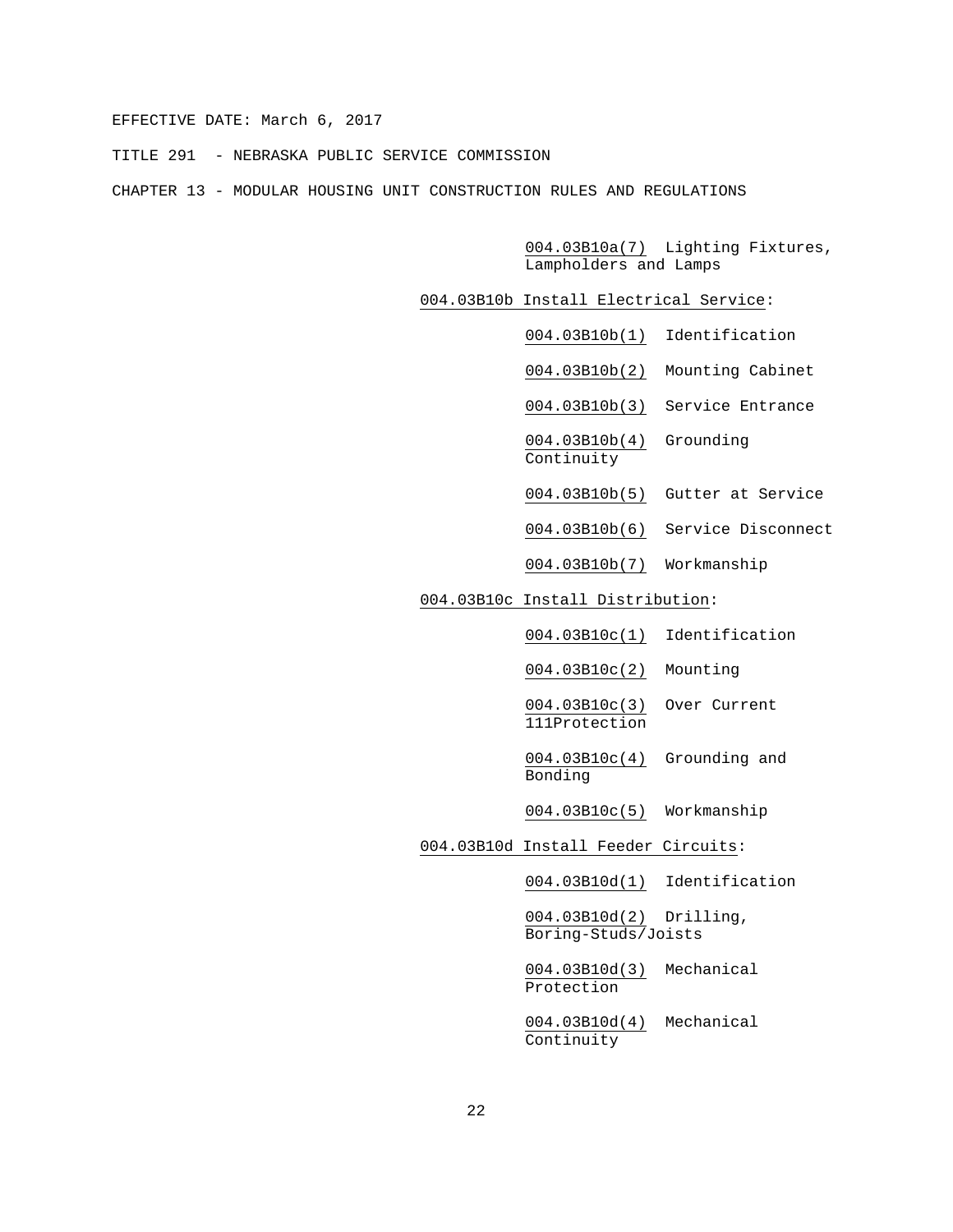TITLE 291 - NEBRASKA PUBLIC SERVICE COMMISSION

CHAPTER 13 - MODULAR HOUSING UNIT CONSTRUCTION RULES AND REGULATIONS

- 004.03B10d(5) Installation
- 004.03B10d(6) Workmanship
- 004.03B10e Install Branch Circuits:
	- 004.03B10e(1) Identification

004.03B10e(2) Drilling, Boring-Studs/Joists

- 004.03B10e(3) Mechanical Protection
- 004.03B10e(4) Mechanical Continuity
- 004.03B10e(5) Installation
- 004.03B10e(6) Workmanship
- 004.03B10f Install Fixed Appliances, Ranges, Water Heaters:
	- 004.03B10f(1) Marking
	- 004.03B10f(2) Supply Circuits
	- 004.03B10f(3) Location
	- 004.03B10f(4) Grounding
	- 004.03B10f(5) Over Current Protection
	- 004.03B10f(6) Workmanship
- 004.03B10g Install Outlet, Switch and Junction Boxes and Fittings:
	- 004.03B10g(1) Identification
	- 004.03B10g(2) Mounting and Installation
	- 004.03B10g(3) Size and Shape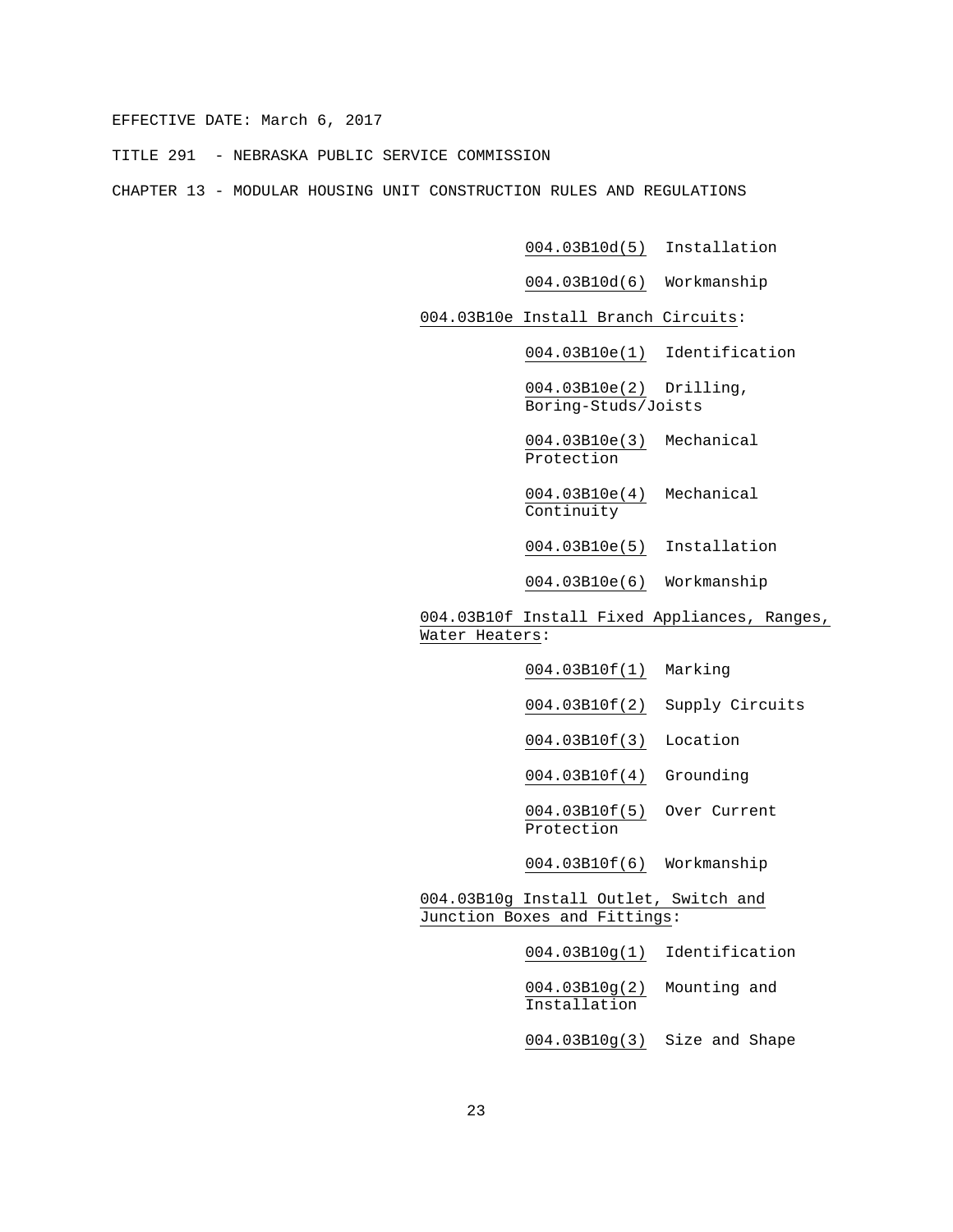TITLE 291 - NEBRASKA PUBLIC SERVICE COMMISSION

CHAPTER 13 - MODULAR HOUSING UNIT CONSTRUCTION RULES AND REGULATIONS

004.03B10g(4) Covers and Canopies

004.03B10g(5) Conductors

004.03B10g(6) Accessibility

004.03B10g(7) Grounding, Bonding and Insulation from Supports

004.03B10g(8) Workmanship

004.03B10h Lighting Fixtures, Lampholders, Lamps, Rosettes, Outlet Boxes:

004.03B10h(1) Identification

004.03B10h(2) Installation

004.03B10i Testing of System:

004.03B10i(1) Continuity Test

004.03B10i(2) Functional Test of Fixtures and Appliances

004.03B11 Mechanical (HVAC) System:

004.03B11a Materials:

004.03B11a(1) Heating Equipment, Furnaces, Room Heaters

004.03B11a(2) Ventilation Systems

004.03B11a(3) Air Conditioning **Equipment** 

004.03B11a(4) Miscellaneous Heat Producing Appliances - Ranges, Dryers

004.03B11b Install Warm Air Furnaces:

004.03B11b(1) Identification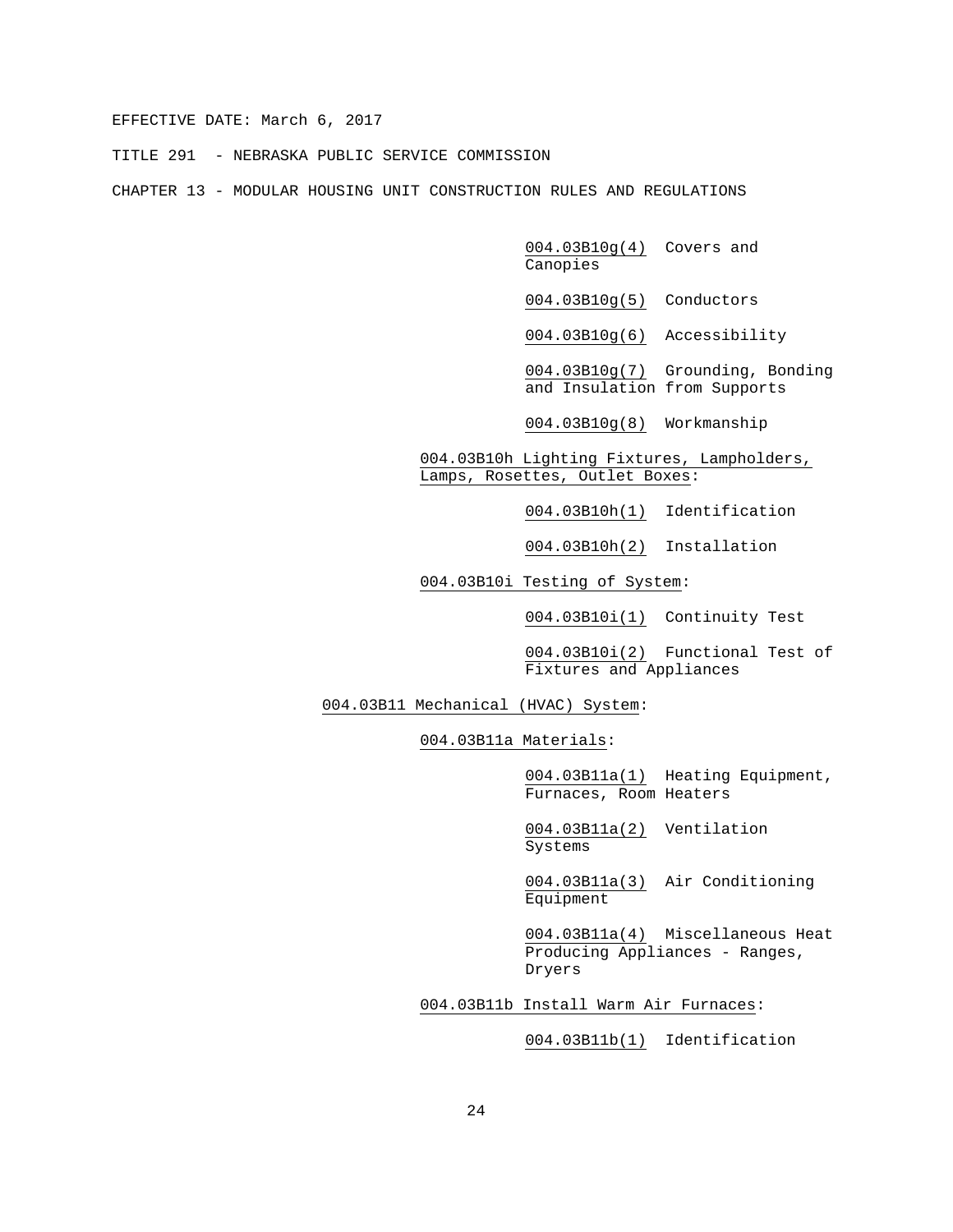TITLE 291 - NEBRASKA PUBLIC SERVICE COMMISSION

CHAPTER 13 - MODULAR HOUSING UNIT CONSTRUCTION RULES AND REGULATIONS

004.03B11b(2) Installation

004.03B11b(3) Circulating Air Supply

004.03B11b(4) Conditioned Air Supply

004.03B11b(5) Combustion Air

004.03B11b(6) Workmanship

#### 004.03B11c Vents/Chimneys:

- 004.03B11c(1) Identification
- 004.03B11c(2) Type/System
- 004.03B11c(3) Size/Area
- 004.03B11c(4) Location/Support

004.03B11c(5) Length/Pitch/ Clearance

- 004.03B11c(6) Termination
- 004.03B11c(7) Connectors
- 004.03B11c(8) Unused Openings
- 004.03B11c(9) Workmanship

#### 004.03B11d Ducts:

- 004.03B11d(1) Identification
- 004.03B11d(2) Fastening/Support
- 004.03B11d(3) Location
- 004.03B11d(4) Plenum
- 004.03B11d(5) Workmanship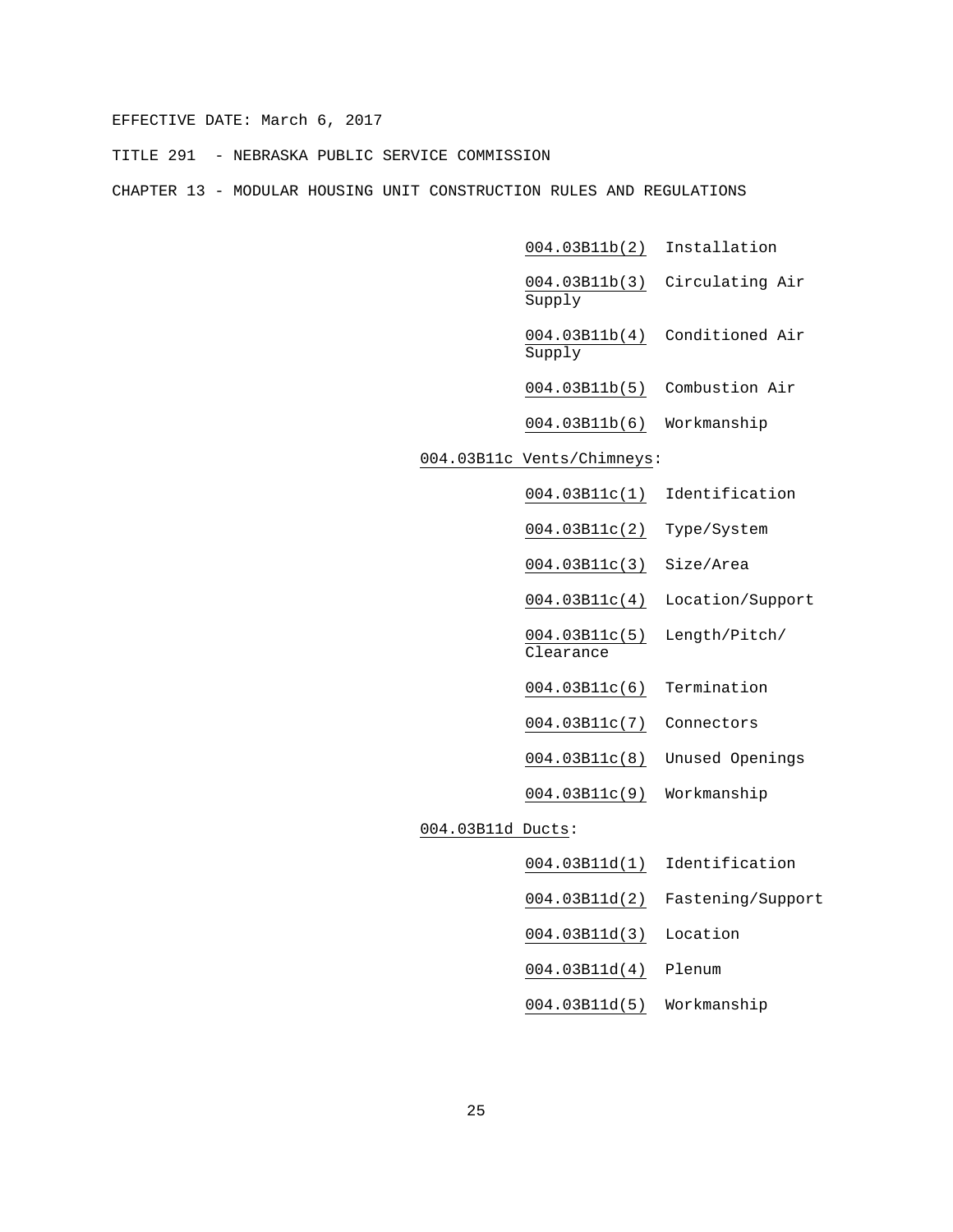TITLE 291 - NEBRASKA PUBLIC SERVICE COMMISSION

CHAPTER 13 - MODULAR HOUSING UNIT CONSTRUCTION RULES AND REGULATIONS

004.03B11e Install Floor Furnaces, Room Heaters: 004.03B11e(1) Identification/

Label/Listing

004.03B11e(2) Type/System

004.03B11e(3) Location/Access

004.03B11e(4) Combustion Air Supply

004.03B11e(5) Grilles/Registers

004.03B11e(6) Support

004.03B11e(7) Protection from Damage

004.03B11e(8) Controls-Manual/ Auto

004.03B11e(9) Electrical Connectors

004.03B11e(10) Workmanship

004.03B11f Install Ventilation System:

004.03B11f(1) Ducts

004.03B11f(2) Hoods

004.03B11f(3) Workmanship

004.03B11g Install Air Conditioning Equipment:

004.03B11g(1) Identification

004.03B11g(2) Location

004.03B11g(3) Support

004.03B11g(4) Access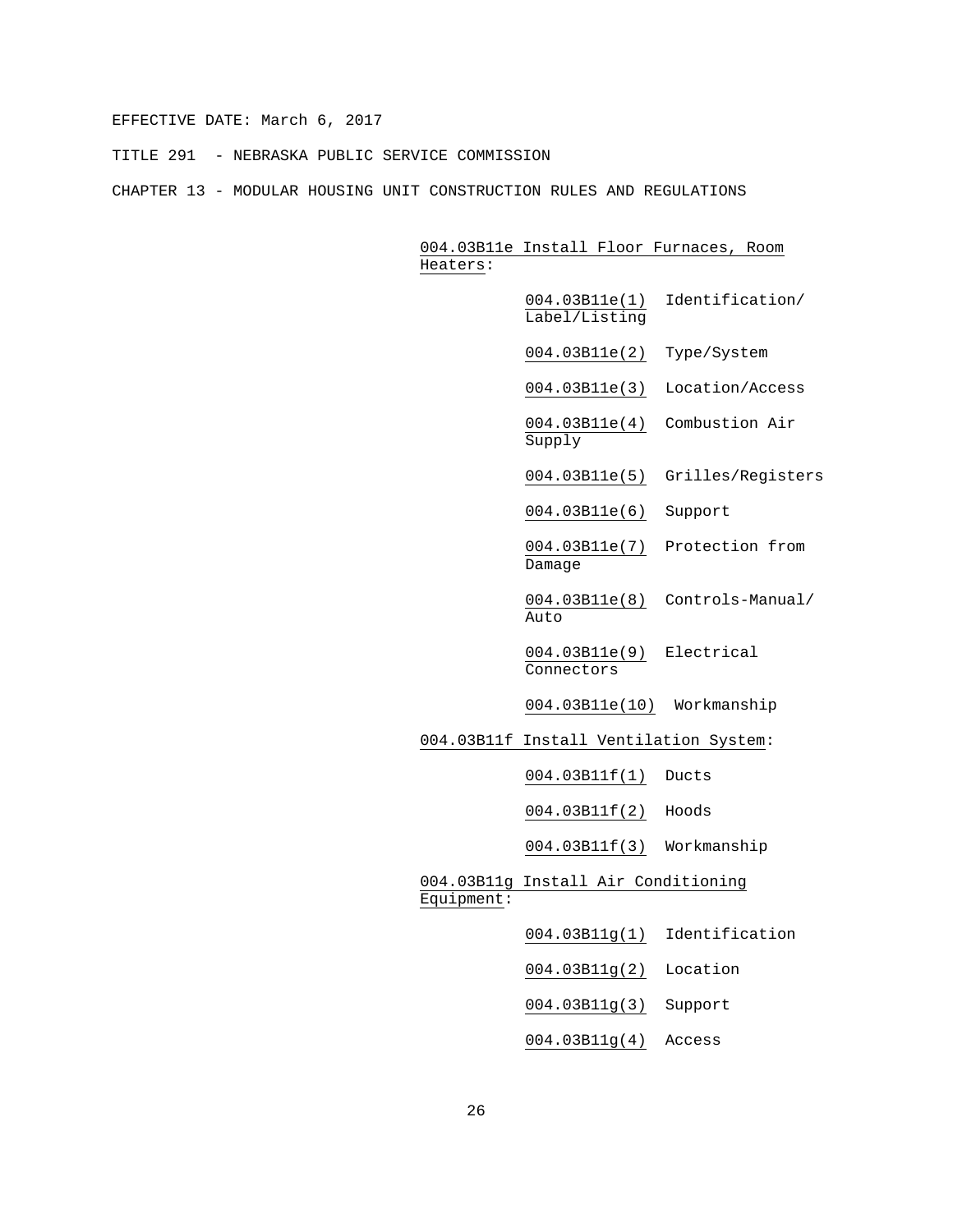TITLE 291 - NEBRASKA PUBLIC SERVICE COMMISSION

CHAPTER 13 - MODULAR HOUSING UNIT CONSTRUCTION RULES AND REGULATIONS

004.03B11g(5) Circulating Air Supply

004.03B11g(6) Return Air Limitation

004.03B11g(7) Workmanship

004.03B11h Install Miscellaneous Heat Producing Appliances, Ranges, Dryers:

004.03B11h(1) Identification

004.03B11h(2) Location

004.03B11h(3) Clearances

004.03B11h(4) Ducts

004.03B11h(5) Workmanship

004.03B11i Testing of Mechanical Merchandise:

004.03B12 Ceiling Insulation:

004.03B12a Materials: Moisture Barrier, Thermal Insulation

> 004.03B12a(1) Size (e.g., thickness, weight)

004.03B12a(2) Type/Grade

004.03B12a(3) Condition (e.g., dry, undamaged)

004.03B12b Installation:

004.03B12b(1) Moisture Barrier

004.03B12b(2) Thermal Insulation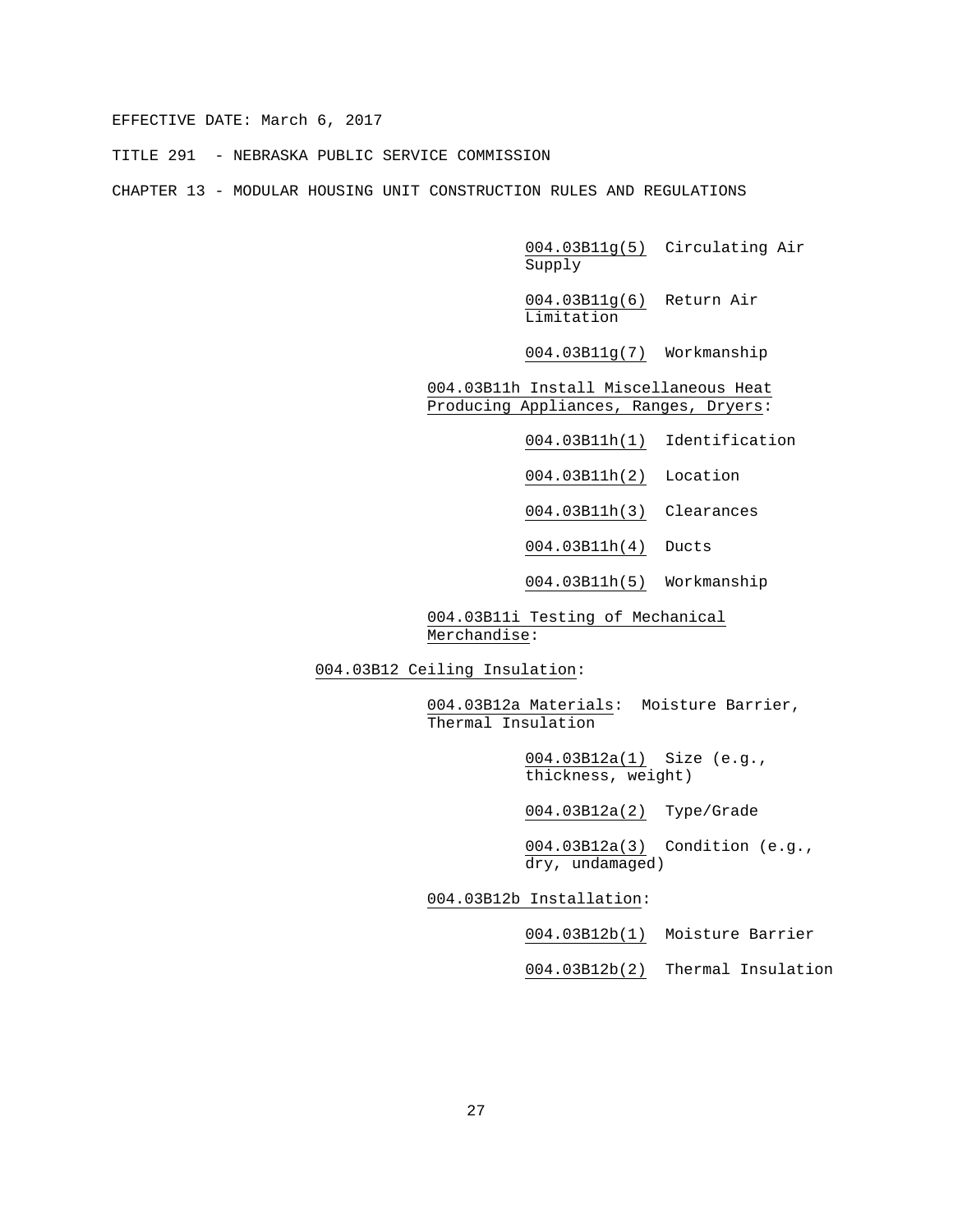TITLE 291 - NEBRASKA PUBLIC SERVICE COMMISSION

CHAPTER 13 - MODULAR HOUSING UNIT CONSTRUCTION RULES AND REGULATIONS

004.03B13 Miscellaneous Components (Window, Exit Door, and Stairway) Installation:

004.03B13a Materials:

004.03B13a(1) Doors and Windows

004.03B13a(2) Stairways

004.03B13b Installation:

004.03B13b(1) Door and Windows

004.03B13b(2) Stairways

004.03B14 Wall Sheathing:

004.03B14a Materials: Plywood, fiberboard, proprietary sheathing types.

> 004.03B14a(1) Size (e.g., thickness)

004.03B14a(2) Type/Grade

004.03B14a(3) Condition/Tolerance

004.03B14b Fasteners:

004.03B14b(1) Nails, Staples

004.03B14b(2) Adhesives

004.03B14c Installation:

004.03B14c(1) Measuring and Cutting

004.03B14c(2) Layout

004.03B14c(3) Nails, Staples

004.03B14c(4) Adhesives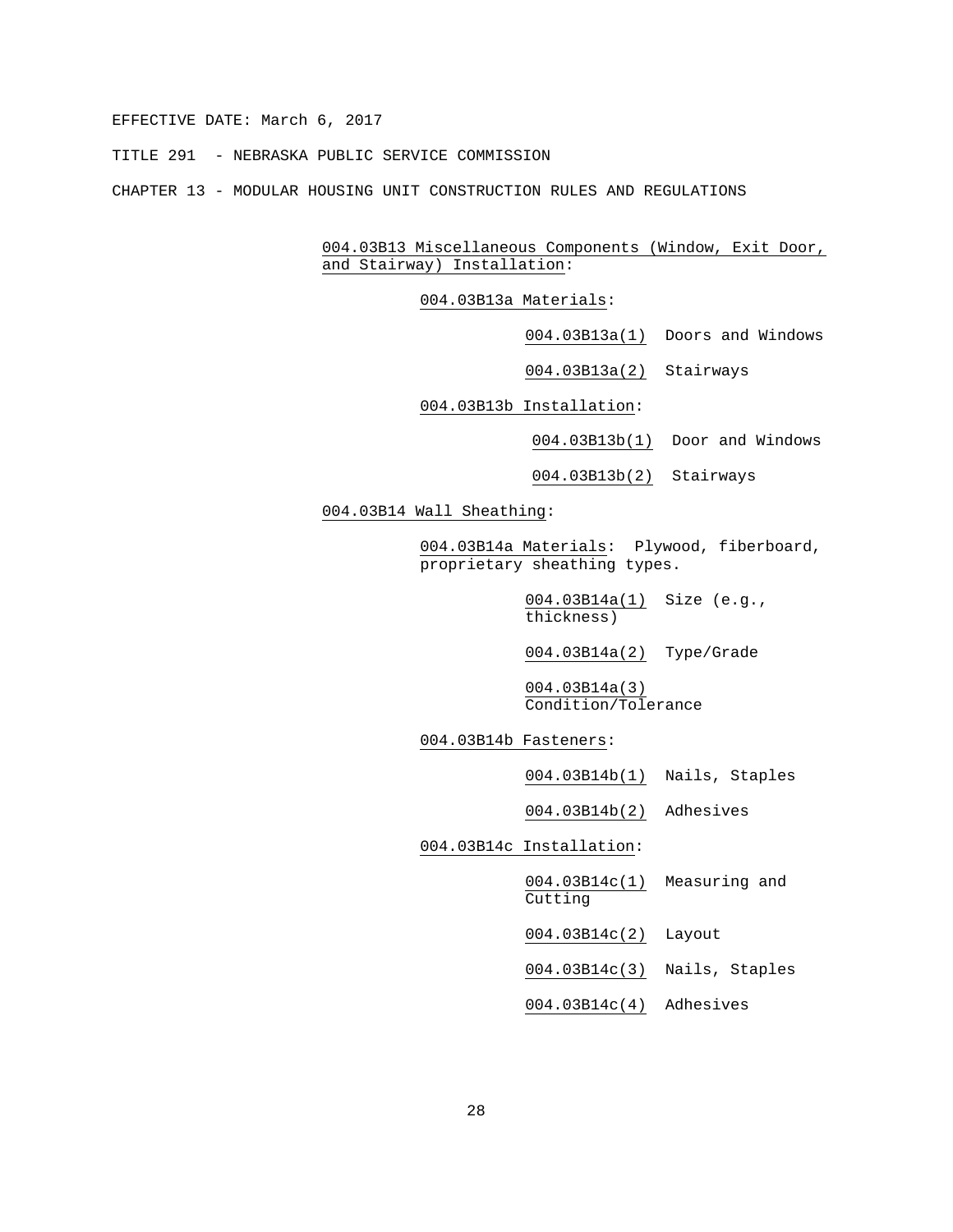TITLE 291 - NEBRASKA PUBLIC SERVICE COMMISSION

CHAPTER 13 - MODULAR HOUSING UNIT CONSTRUCTION RULES AND REGULATIONS

004.03B15 Exterior Siding:

004.03B15a Materials:

004.03B15a(1) Exterior Wall Siding

004.03B15a(2) Weather Flashing

004.03B15a(3) Caulking Compounds/Mastics

004.03B15b Fasteners:

004.03B15b(1) Nails, Staples

004.03B15b(2) Adhesives

004.03B15c Installation:

tion

004.03B15c(1) Flashing

004.03B15c(2) Layout

004.03B15c(3) Weather Tightness

004.03B15c(4) Nails, Staples

004.03B15c(5) Adhesives

004.03B15c(6) Caulking Applica-

004.03B15c(7) Corner Treatment

004.03B15c(8) Painting/Finishing

004.03B16 Roof Sheathing:

004.03B16a Materials: Plywood, proprietary sheathing types.

> 004.03B16a(1) Size (e.g., thickness)

004.03B16a(2) Type/Grade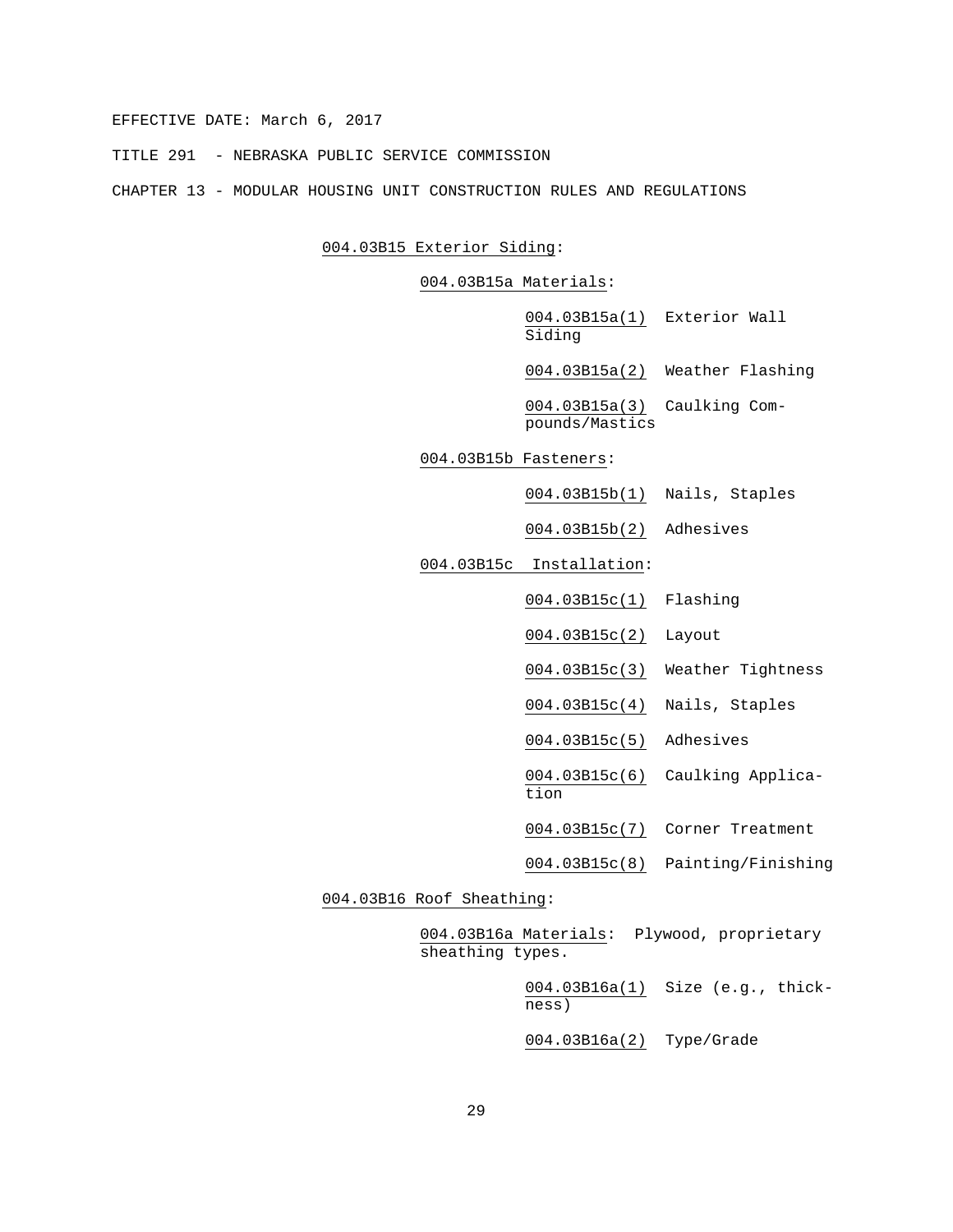TITLE 291 - NEBRASKA PUBLIC SERVICE COMMISSION

CHAPTER 13 - MODULAR HOUSING UNIT CONSTRUCTION RULES AND REGULATIONS

004.03B16a(3) Condition/Tolerances

004.03B16b Fasteners:

004.03B16b(1) Nails, Staples, Plyclips

004.03B16b(2) Adhesives

004.03B16c Installation:

004.03B16c(1) Measuring and Cutting

004.03B16c(2) Layout

004.03B16c(3) Nails, Staples

004.03B16c(4) Adhesives

004.03B16c(5) Methods

004.03B17 Finish Roofing:

004.03B17a Materials:

|--|

004.03B17a(2) Roofing

004.03B17a(3) Weather Flashing

004.03B17a(4) Nails

004.03B17b Installation:

004.03B17b(1) Underlayment

004.03B17b(2) Flashing

004.03B17b(3) Layout

004.03B17b(4) Nails

004.03B17b(5) Exposure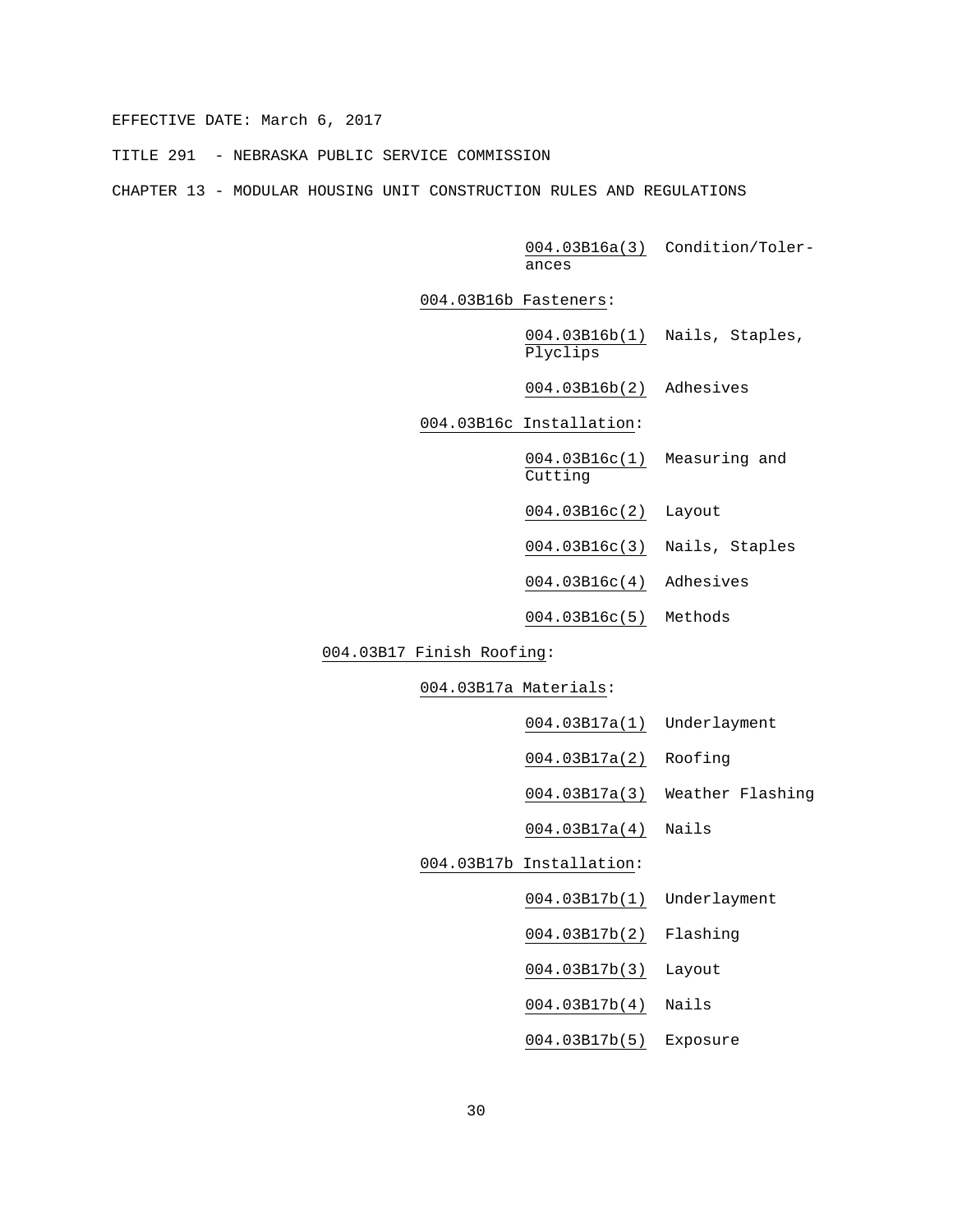TITLE 291 - NEBRASKA PUBLIC SERVICE COMMISSION

CHAPTER 13 - MODULAR HOUSING UNIT CONSTRUCTION RULES AND REGULATIONS

004.03B17b(6) Workmanship

004.03B18 Compliance Inspection and Certification:

004.03B18a Compliance Review:

004.03B18a(1) Manufacturers checklist (traveler)

004.03B18a(2) Test equipment and procedures

004.03B18a(3) Material storage

004.03B18a(4) Drawing availability

004.03B18a(5) Design Referral responses

004.03B18b Seal Review:

004.03B18b(1) Contents

004.03B18b(2) Location

004.03B18b(3) Attachment

004.03B18c Construction Compliance Certificate Review

004.03B18d Manufacturer's Data Plate:

004.03B18d(1) Contents

004.03B18d(2) Location

004.03B18d(3) Attachment

004.04 Initial and Monitoring In-Plant Inspection by Inspection Agencies:

> 004.04A Initial In-Plant Inspection: Once a Manufacturer's compliance assurance manual and plans have been approved, the inspection agency shall perform the initial inspection. The initial inspection shall consist of the inspection agency making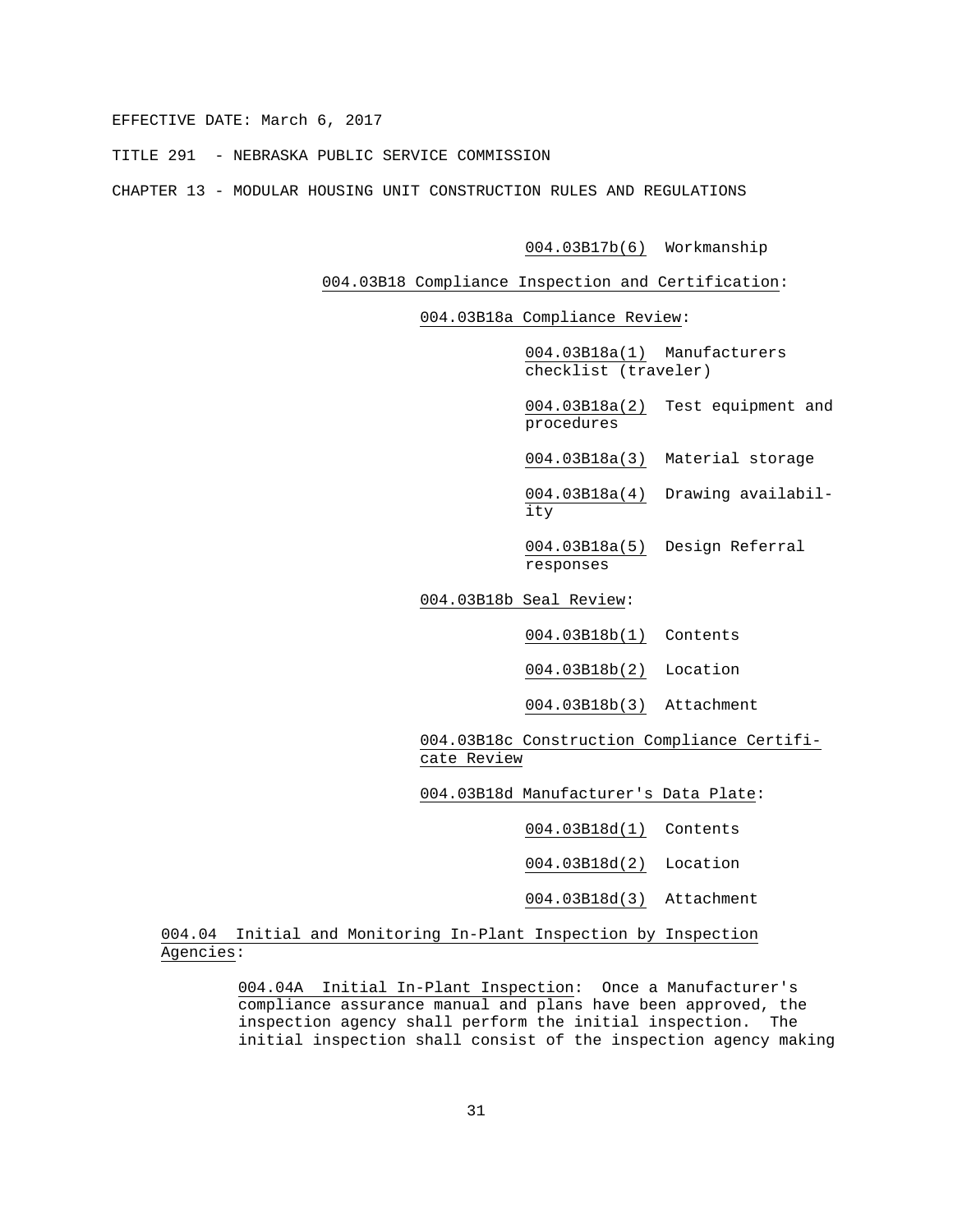TITLE 291 - NEBRASKA PUBLIC SERVICE COMMISSION

CHAPTER 13 - MODULAR HOUSING UNIT CONSTRUCTION RULES AND REGULATIONS

a station-by-station thorough evaluation of the manufacturer's operation to assure that the manufacturer is operating in accordance with the criteria set forth in the previously approved compliance assurance manual and plans. In so doing, the inspection agency shall utilize the in-plant inspection checklist specified in Subsection 004.03.

If the manufacturer during the initial inspection is found to be producing units in accordance with the approved compliance assurance manual and plans, the inspection agency shall notify the manufacturer, in writing, with a copy being forwarded to the Nebraska Public Service Commission.

The notification letter to the manufacturer from the inspection agency shall be signed by an authorized agent of the inspection agency and shall include the following:

> 004.04A1 Name of inspection agency. 004.04A2 Name of inspector(s). 004.04A3 Date(s) inspection was performed. 004.04A4 Name and address of manufacturer.

004.04A5 Statement from the inspection agency stating "A thorough, complete and station-by-station inspection and evaluation of the manufacturer's construction and inspection process was performed in conformance with its approved plans and compliance assurance manual and Nebraska's standards for modular housing units, and the inspection agency is satisfied that the manufacturer can produce modular housing units in conformance with Nebraska standards for modular housing units on an ongoing basis."

004.04A6 Signed and dated by an authorized agent of the inspection agency.

004.04B If the initial inspection reveals deviations from the previously approved compliance assurance manual and plans, the inspection agency shall notify the manufacturer, in writing, of deviations, specifying in detail the observed deviations. A copy of this letter shall be sent to the Nebraska Public Service Commission. Upon notification from the plant that the specified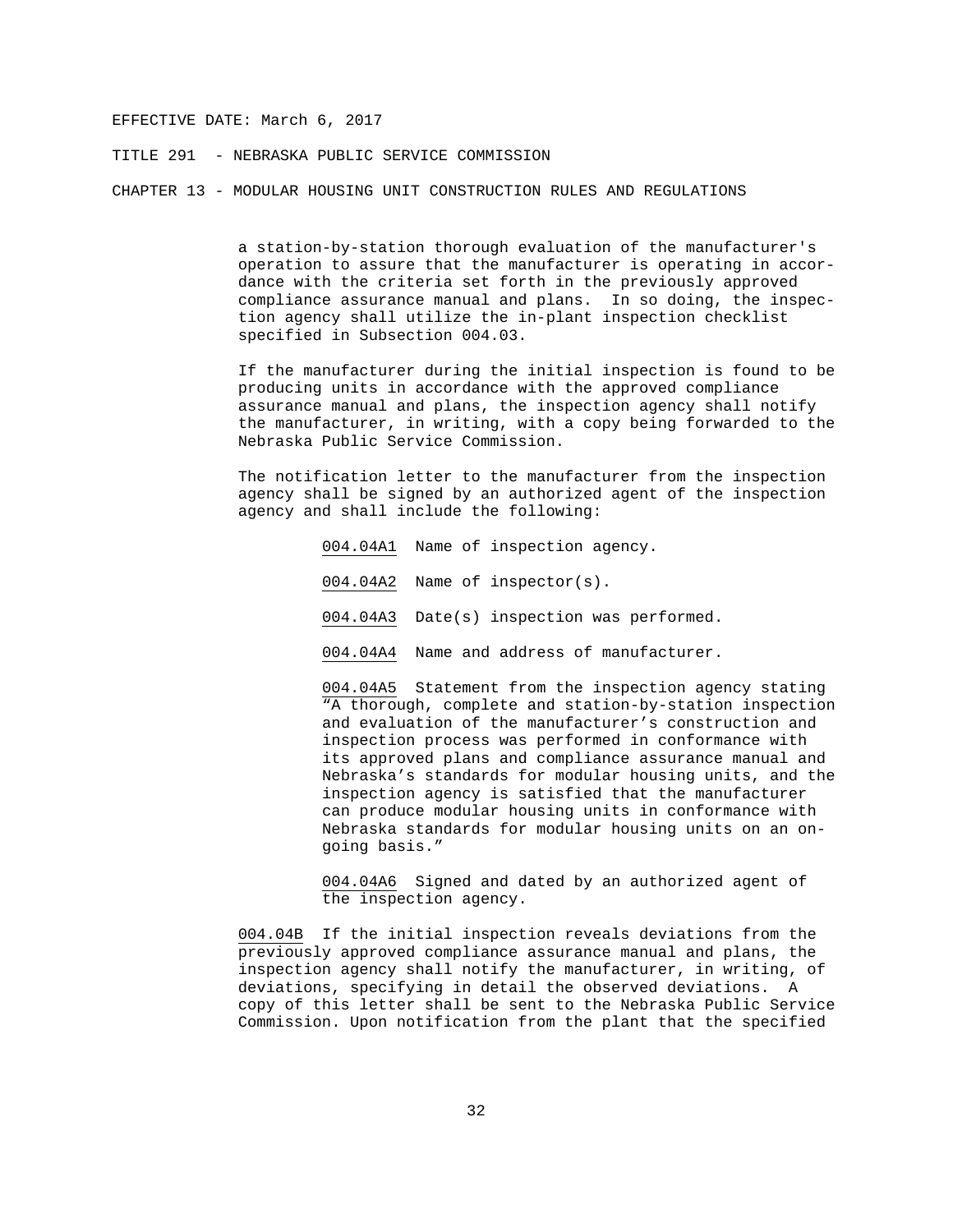#### NEBRASKA ADMINISTRATIVE CODE

EFFECTIVE DATE: March 6, 2017

TITLE 291 - NEBRASKA PUBLIC SERVICE COMMISSION

CHAPTER 13 - MODULAR HOUSING UNIT CONSTRUCTION RULES AND REGULATIONS

deviations have been corrected, the inspection agency shall again make an initial inspection of the plant following the procedure previously outlined in this section 004.04A.

004.04C Monitoring In-Plant Inspections: Following notification to a manufacturer under Part 004.04A, the inspection agency shall undertake monitoring in-plant inspections at a frequency sufficient to inspect every home that will receive the Nebraska modular housing unit seal and to assure continuing compliance with the manufacturer's compliance assurance program. Additional factors which the inspection agency shall take into consideration in determining frequency of monitoring in-plant inspections are as follows:

004.04C1 Production Volume

004.04C2 Design Complexity of Units

004.04C3 The qualifications of the manufacturer's own in-house compliance control organization.

004.04C4 The experience record of the manufacturer.

004.04D The in-plant inspection agency shall utilize the in-plant inspection check list in Subsection 004.03 to assure that each construction feature (structural, mechanical, plumbing, and electrical) is fully evaluated.

004.05 Seal Issuance: Upon satisfactory completion of the initial inplant inspection and notification letter issued to the manufacturer by the inspection agency, the manufacturer shall act in accordance with the provisions of Section 002.

#### 005 FEES:

005.01 Fees for Seals: One seal is required per modular housing unit. A fee shall be charged for each seal issued by the Commission for a modular housing unit as established at least annually after public notice and hearing by the Commission.

005.02 Plant Inspection Fee: Fees shall be charged by the Commission for the inspection of manufacturing plants located outside the State of Nebraska in an amount not to exceed the actual cost of such inspection. The fees shall consist of reimbursement by the manufacturer, to the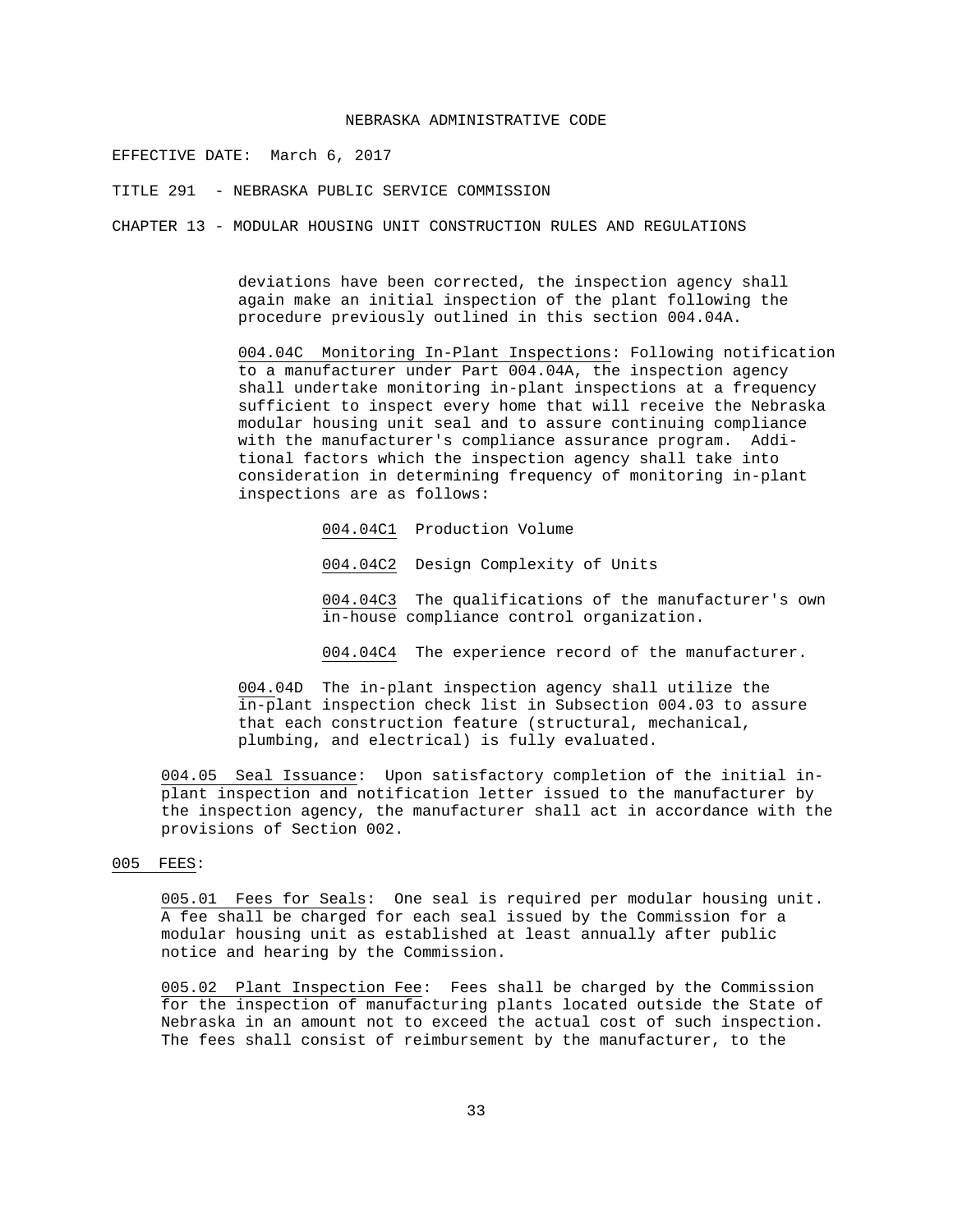TITLE 291 - NEBRASKA PUBLIC SERVICE COMMISSION

CHAPTER 13 - MODULAR HOUSING UNIT CONSTRUCTION RULES AND REGULATIONS

State, of the inspector's time, and (a) airfare; (b) ground transportation; (c) lodging; and (d) miscellaneous expenses, charged in accordance with the State of Nebraska's current employee travel expense reimbursement policy. In the event that the state inspector inspects more than one manufacturer's plant on the same trip, the fees which cannot be specifically identified to each plant shall be prorated among all manufacturers whose plants were inspected.

005.03 Engineering Services Fee: A person who submits an initial package (see 001.02G) to the Commission for review and approval shall be charged for Commission engineering services provided for performing the review of the initial package at an hourly rate as established annually after public notice and hearing by the Commission based upon sixty (60) hours of review time.

#### 006 RECIPROCITY LIST:

006.01 Procedure to Determine Reciprocity: The Commission shall amend section 006.02, and add to the reciprocity list a state, upon a showing that the standards, codes and enforcement practices are at least equal to or are more stringent than those established by the Commission. Any affected person may petition the Commission pursuant to the Rules of Commission Procedure as codified by state law and Nebraska Administrative Code, Title 291, Chapter 1. A modular housing unit which bears the seal of any state which has been placed on the reciprocity list shall not be required to bear the seal issued by this state.

006.02 Reciprocity List: The Commission shall make available to all interested individuals a list of those states whose standards, codes and enforcement practices for modular housing units are at least equal to those established by the Commission and are being enforced by such other state.

006.02A List of Reciprocal States: None

#### 007 ENFORCEMENT ACTIONS:

007.01 Denials and Suspensions: Whenever the Commission determines to refuse to issue or suspend a seal or deny plan or compliance assurance approval for a manufacturer or becomes aware of the existence of a defect or imminent safety hazard, it shall send to the manufacturer, by either registered or certified mail, a notice setting forth the particular reasons for the actions. Such notice shall state that the refusal of issuance, suspension, or denial shall become final fifteen (15) working days after the receipt of the notice, unless the manufacturer within such fifteen working day period, shall give written notice